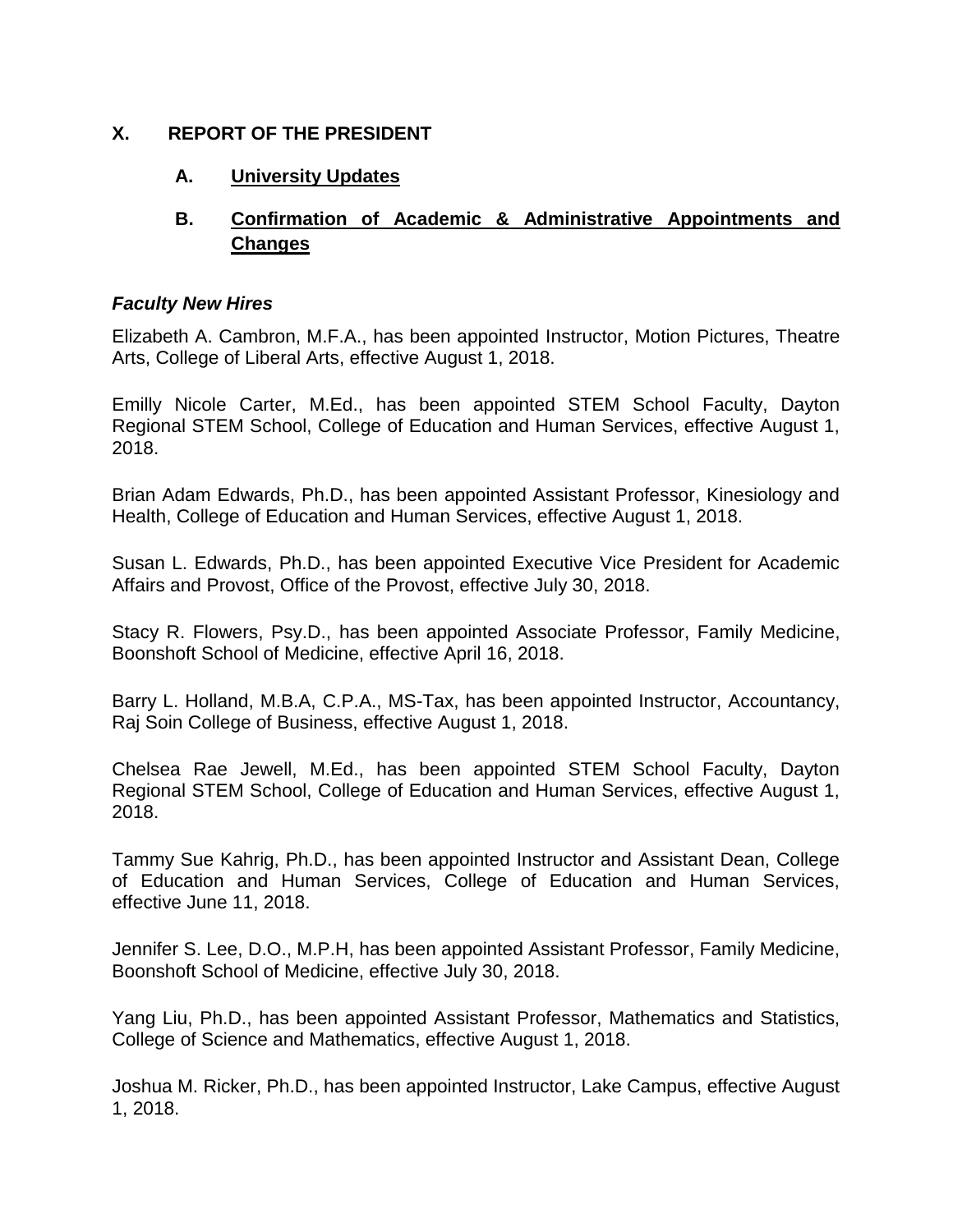Jonathan Connell Roberts, M.S., has been appointed STEM School Faculty, Dayton Regional STEM School, College of Education and Human Services, effective August 1, 2018.

Caitlyn Monica Rodriguez, M.Ed., has been appointed STEM School Faculty, Dayton Regional STEM School, College of Education and Human Services, effective August 1, 2018.

Sydney M. Silverstein, Ph.D., has been appointed Research Assistant Professor, Population and Public Health Sciences, Boonshoft School of Medicine, effective August 1, 2018.

James Taylor Smith, M.Ed., has been appointed STEM School Faculty, Dayton Regional STEM School, College of Education and Human Services, effective August 1, 2018.

Shaun V. Spielman, M.D., has been appointed Assistant Professor, Family Medicine, Boonshoft School of Medicine, effective July 1, 2018.

Andrea Renee Traylor, Ph.D., has been appointed Instructor, Kinesiology and Health, College of Education and Human Services, effective August 1, 2018.

Rebecca M. Tuttle, M.D., has been appointed Assistant Professor, Surgery, Boonshoft School of Medicine, effective July 1, 2018.

Jonathan D. Welch, M.F.A, has been appointed Instructor, Lake Campus, effective August 1, 2018.

Clintoria Richards Williams, Ph.D., has been appointed Assistant Professor, Neuroscience, Cell Biology, and Physiology, College of Science and Mathematics, effective August 1, 2018.

#### *Faculty Promotions*

Martha L. Antolik, M.S., has been appointed Senior Lecturer, Communications, College of Liberal Arts, effective August 1, 2018.

Daniel Asamoah, Ph.D., has been appointed Associate Professor, Information Systems and Operations Management, Raj Soin College of Business, effective August 1, 2018.

Jessica P. Barnett, Ph.D., has been appointed Associate Professor, Sociology and Anthropology, College of Liberal Arts, effective August 1, 2018.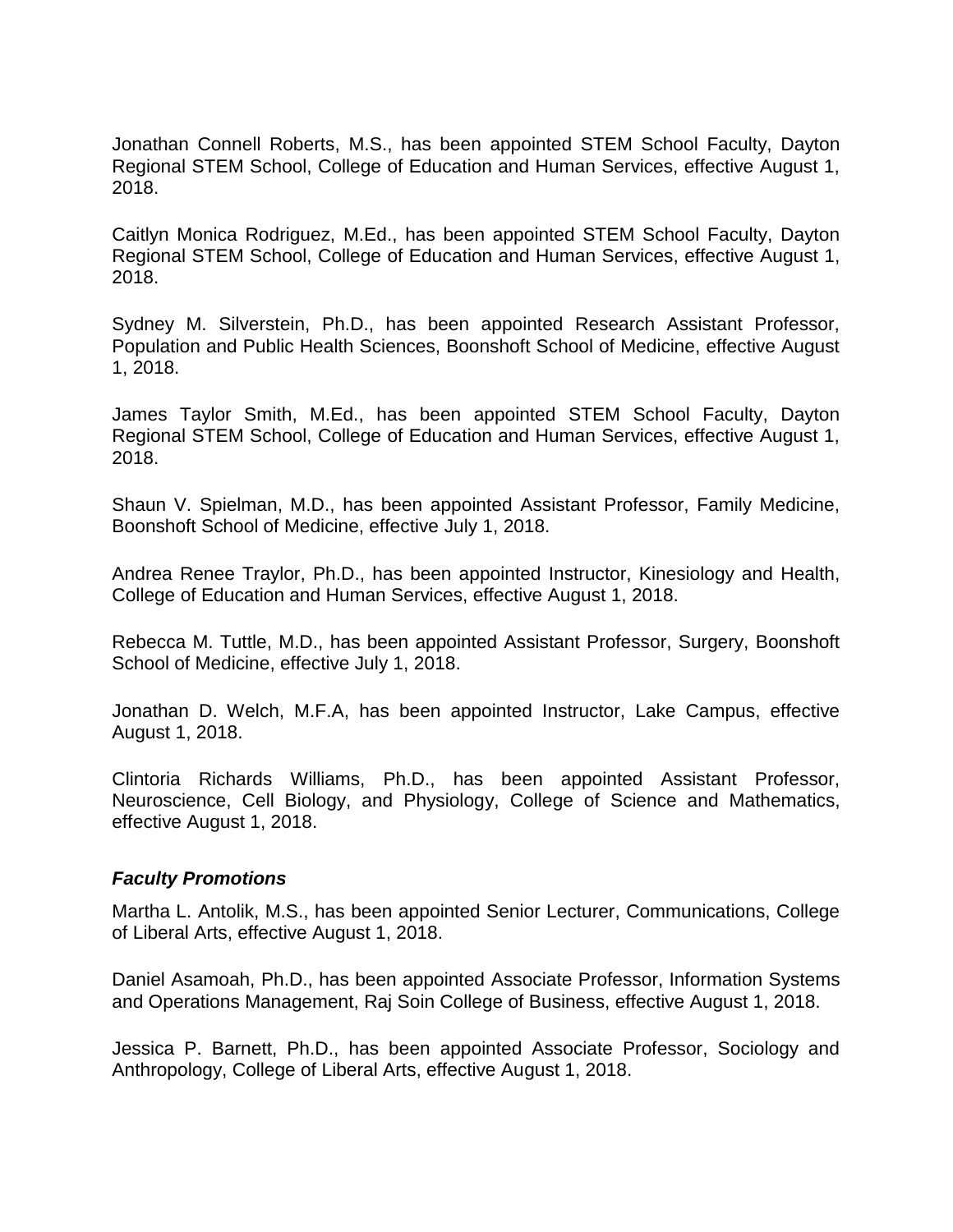J. Michael Bernstein, J.D., has been appointed Senior Lecturer, Management, Raj Soin College of Business, effective August 1, 2018.

Shreya S. Bhandari, Ph.D., has been appointed Professor, Social Work, College of Liberal Arts, effective August 1, 2018.

Ksenia Bonch-Reeves, Ph.D., has been appointed Professor, Modern Languages, College of Liberal Arts, effective August 1, 2018.

Paula A. Bubulya, Ph.D., has been appointed Professor, Biological Sciences, College of Science and Mathematics, effective August 1, 2018.

Shengrong Cai, Ph.D., has been appointed Associate Professor, English Language and Literatures, College of Liberal Arts, effective August 1, 2018.

James R. Carter, Ph.D., M.P.H., has been appointed Associate Professor, Social Work, College of Liberal Arts, effective August 1, 2018.

David J. Castellano, M.F.A., has been appointed Associate Professor, Theatre Arts, College of Liberal Arts, effective August 1, 2018.

Stefan A. Chinov, Ph.D, has been appointed Professor, Art and Art History, College of Liberal Arts, effective August 1, 2018.

Carlos E Costa, Ph.D., has been appointed Associate Professor, School of Public and International Affairs, College of Liberal Arts, effective August 1, 2018.

Betsy Jo Crites, M.A., has been appointed Lecturer, Lake Campus, effective August 1, 2018.

Mauricio Di Fulvio, Ph.D., has been appointed Associate Professor, Pharmacology and Toxicology, Boonshoft School of Medicine, effective August 1, 2018.

John B. Dinsmore, Ph.D., has been appointed Associate Professor, Marketing, Raj Soin College of Business, effective August 1, 2018.

Derek Edmund Doran, Ph.D., has been appointed Associate Professor, Computer Science and Engineering, College of Engineering and Computer Science, effective August 1, 2018.

Wendy Robinson Dragon, Ph.D., has been appointed Associate Professor, Professional Psychology, School of Professional Psychology, effective July 1, 2018.

Emily S. Dudley, D.V.M., has been appointed Associate Professor, Research Affairs, Boonshoft School of Medicine, effective July 1, 2018.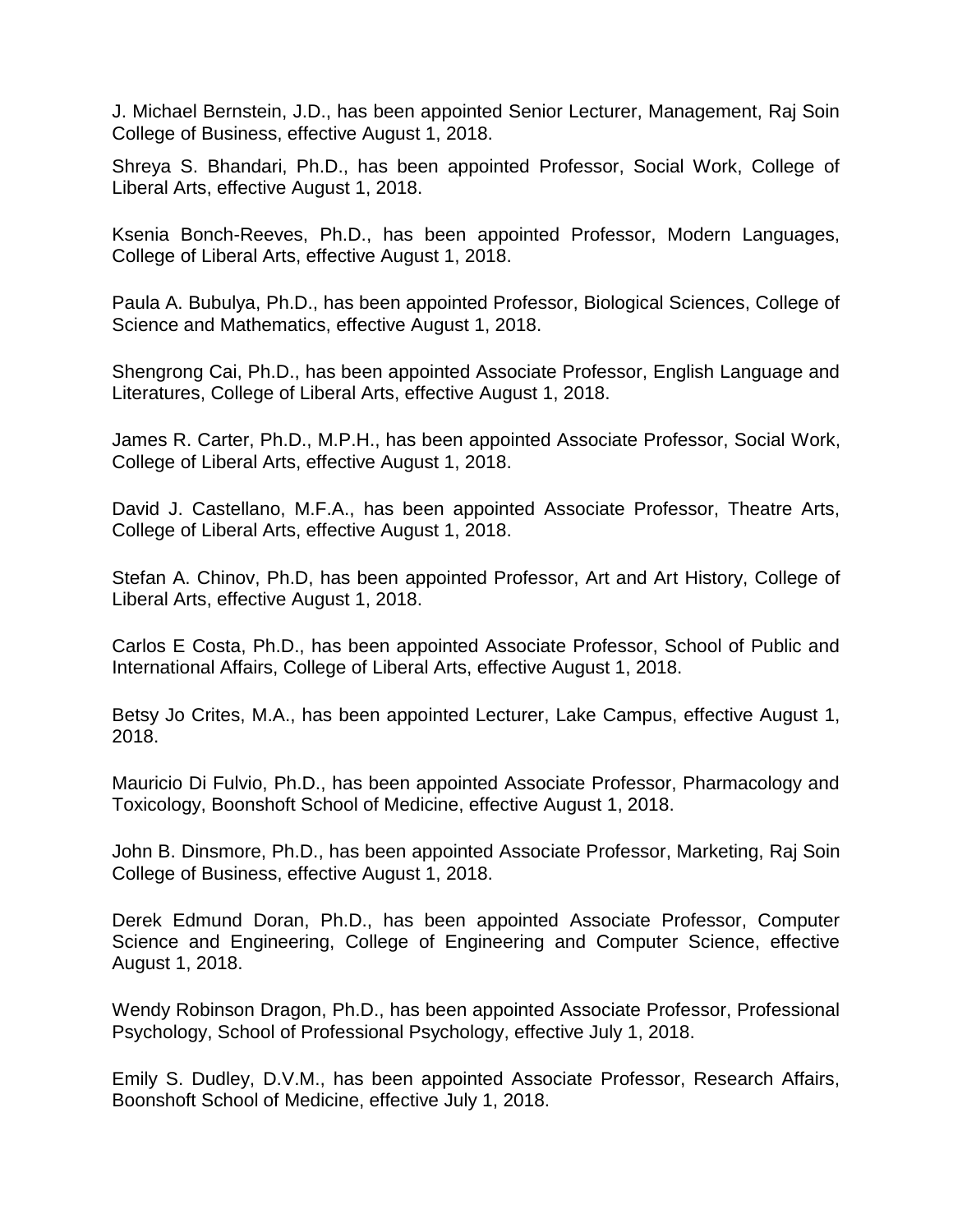Barbara L Dunaway, MIP, CI, CT, has been appointed Senior Lecturer, Human Services, College of Education and Human Services, effective August 1, 2018.

Roxanne Switzer DuVivier, Ph.D., has been appointed Associate Professor, Leadership Studies in Education, College of Education and Human Services, effective August 1, 2018.

Sherif Elbasiouny, Ph.D., has been appointed Associate Professor, Neuroscience, Cell Biology and Physiology, Boonshoft School of Medicine, effective August 1, 2018.

Gokce Ergun, Ph.D., has been appointed Associate Professor, School of Professional Psychology, effective July 1, 2018.

Katherine Excoffon, Ph.D., has been appointed Professor, Biological Sciences, College of Science and Mathematics, effective August 1, 2018.

Giovanna Follo, Ph.D., has been appointed Associate Professor, Lake Campus, effective August 1, 2018.

Andrew W. Froehle, Ph.D., has been appointed Associate Professor, Kinesiology and Health, College of Education and Human Services, effective August 1, 2018.

Fred D. Garber, Ph.D., has been appointed Professor and Interim Chair, Electrical Engineering, College of Engineering and Computer Science, effective September 1, 2018.

Lance K. Greene, Ph.D., has been appointed Associate Professor, Sociology and Anthropology, College of Liberal Arts, effective August 1, 2018.

Ankur Gupta, M.D., has been appointed Associate Professor, Medicine, Boonshoft School of Medicine, effective July 1, 2018.

David C. Hall, Ph.D., has been appointed Associate Professor, Information Systems and Operations Management, Raj Soin College of Business, effective August 1, 2018.

Amir Hassan Zadeh, Ph.D., has been appointed Associate Professor, Information Systems and Operations Management, Raj Soin College of Business, effective August 1, 2018.

Tara Marie Hill, Ph.D., has been appointed Associate Professor, Human Services, College of Education and Human Services, effective August 1, 2018.

Amelia R. Hubbard, Ph.D., has been appointed Associate Professor, Sociology and Anthropology, College of Liberal Arts, effective August 1, 2018.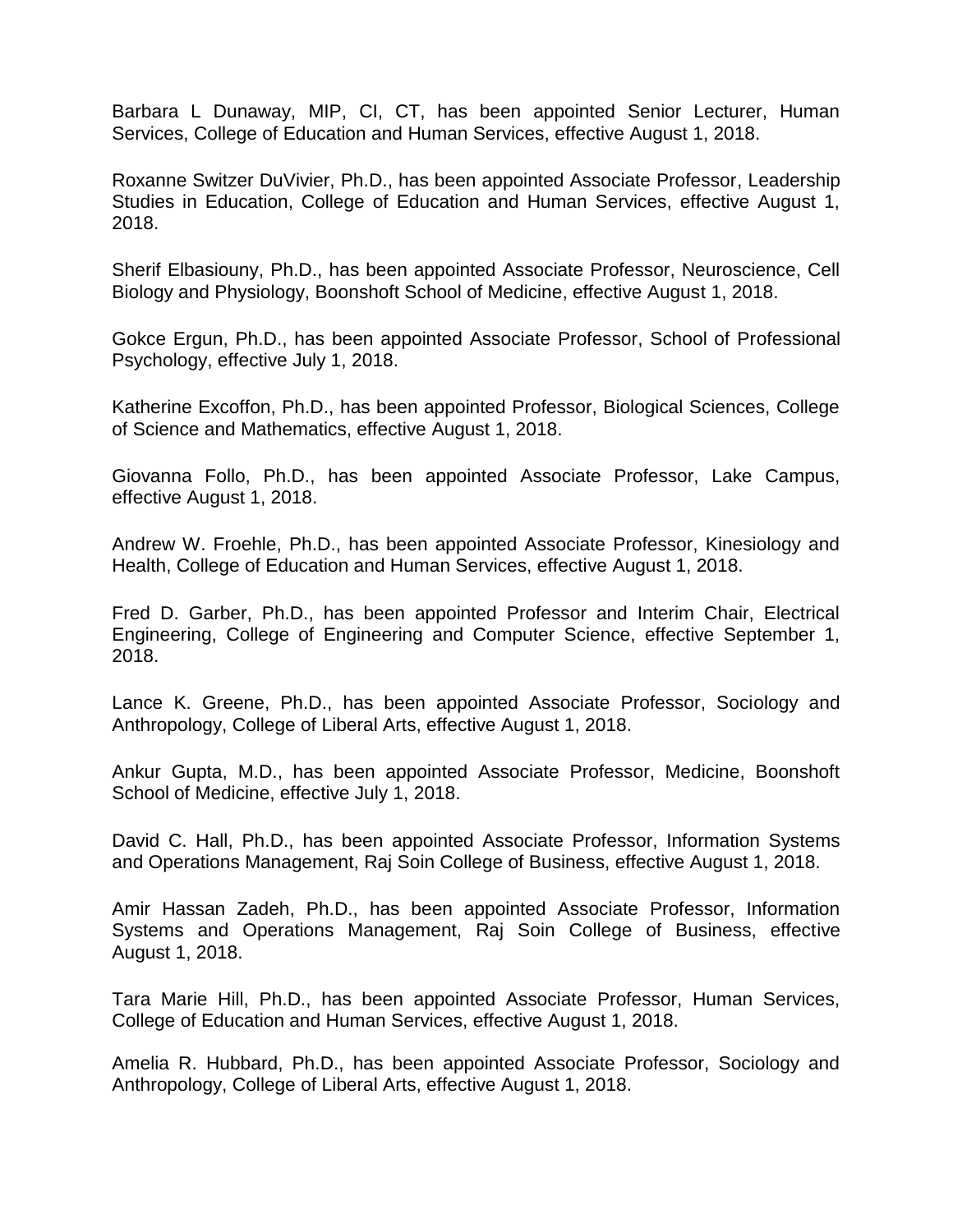Jennifer C. Hughes, Ph.D., has been appointed Associate Professor, Social Work, College of Liberal Arts, effective August 1, 2018.

LaTrelle D. Jackson, Ph.D., has been appointed Professor, School of Professional Psychology, effective July 1, 2018.

Adrianne Lynn Johnson, Ph.D., has been appointed Associate Professor, Human Services, College of Education and Human Services, effective August 1, 2018.

Ion Juvina, Ph.D., has been appointed Associate Professor, Psychology, College of Science and Mathematics, effective August 1, 2018.

Suzanne Kelly-Garrison, J.D., has been appointed Senior Lecturer, Management, Raj Soin College of Business, effective August 1, 2018.

Jerri S Killian, Ph.D., has been appointed Professor, School of Public and International Affairs, College of Liberal Arts, effective August 1, 2018.

Hyejin Kim, Ph.D., has been appointed Associate Professor, Social Work, College of Liberal Arts, effective August 1, 2018.

John K. Kurokawa, M.M., has been appointed Lecturer, Music, College of Liberal Arts, effective August 1, 2018.

Gengxin Li, Ph.D., has been appointed Associate Professor, Mathematics and Statistics, College of Science and Mathematics, effective August 1, 2018.

Sheng Li, Ph.D., has been appointed Associate Professor, Mechanical and Materials Engineering, College of Engineering and Computer Science, effective August 1, 2018.

Sabrina M. Neeley, Ph.D., has been appointed Associate Professor, Population and Public Health Sciences, Boonshoft School of Medicine, effective July 1, 2018.

Silvia E. Newell, Ph.D., has been appointed Associate Professor, Earth and Environmental Sciences, College of Science and Mathematics, effective August 1, 2018.

Daniel R. Noel, Ph.D., has been appointed Senior Lecturer, Leadership Studies in Education, College of Education and Human Services, effective August 1, 2018.

Gina R. A. Oswald, Ph.D., has been appointed Professor, Human Services, College of Education and Human Services, effective August 1, 2018.

Mingming Pan, Ph.D., has been appointed Associate Professor, Economics, Raj Soin College of Business, effective August 1, 2018.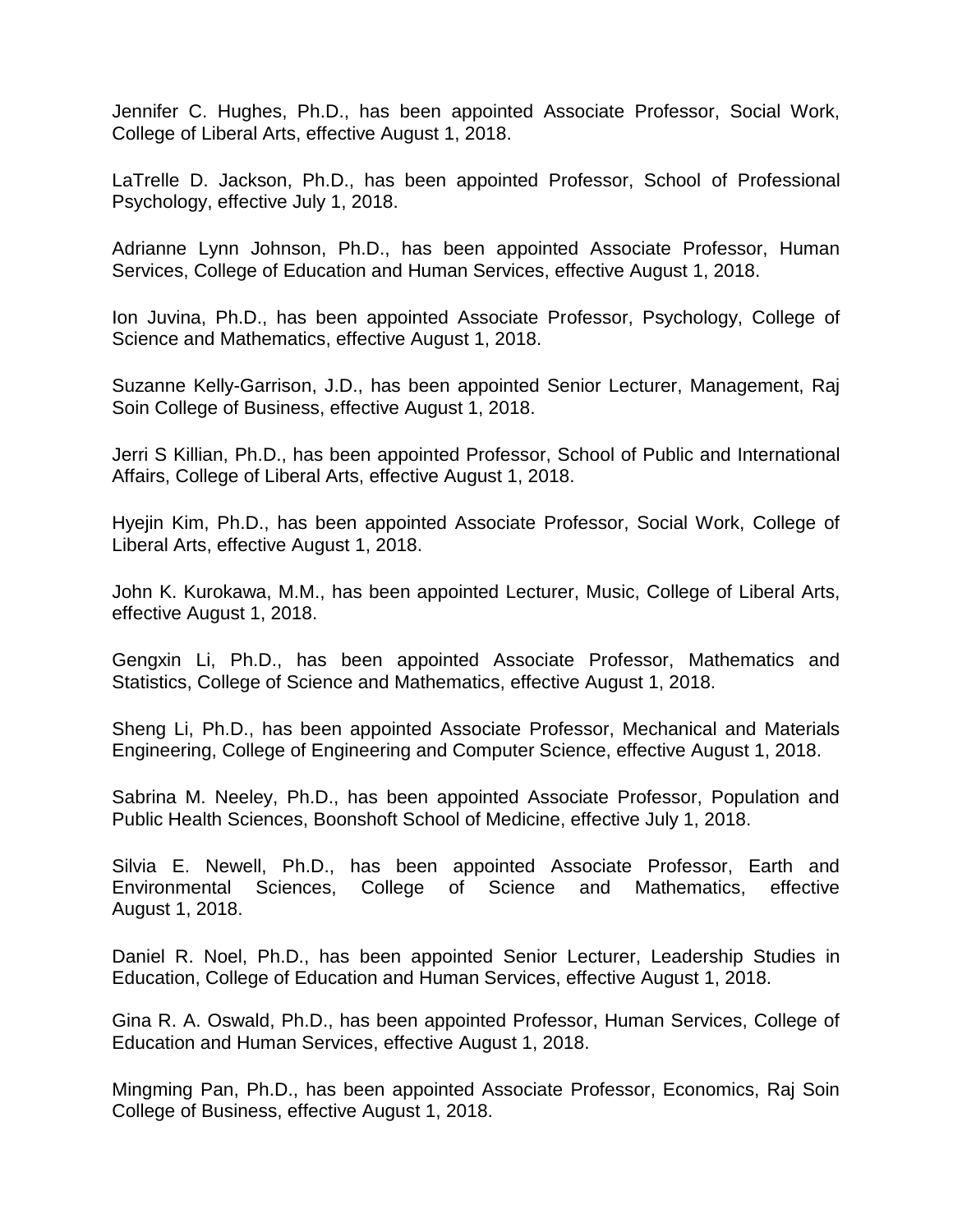Pratik Jiteshchandra Parikh, Ph.D., has been appointed Professor, Biomedical, Industrial, and Human Factors Engineering, College of Engineering and Computer Science, effective August 1, 2018.

Steven J. Pedler, Ph.D., has been appointed Lecturer, Lake Campus, effective August 1, 2018.

Nicole M Richter, Ph.D., has been appointed Professor, Theatre Arts, College of Liberal Arts, effective August 1, 2018.

Brian D Rigling, Ph.D., has been appointed Professor and Interim Dean, College of Engineering and Computer Science, effective July 1, 2018.

Meredith A. Rodgers, M.S., has been appointed Senior Lecturer, Biological Sciences, College of Science and Mathematics, effective August 1, 2018.

Labib Rouhana, Ph.D., has been appointed Associate Professor, Biological Sciences, College of Science and Mathematics, effective August 1, 2018.

Eric N. Rowley, Ph.D., has been appointed Senior Lecturer, Physics, College of Science and Mathematics, effective August 1, 2018.

Shu Schiller, Ph.D., has been appointed Professor and Chair, Information Systems and Operations Management, Raj Soin College of Business, effective August 1, 2018.

Noah L. Schroeder, Ph.D., has been appointed Associate Professor, Leadership Studies in Education, College of Education and Human Services, effective August 1, 2018.

Corey Rae Seemiller, Ph.D., has been appointed Associate Professor, Leadership Studies in Education, College of Education and Human Services, effective August 1, 2018.

Valerie L. Shalin, Ph.D., has been appointed Professor, Psychology, College of Science and Mathematics, effective August 1, 2018.

Alpana Sharma, Ph.D., has been appointed Professor and Chair, English Language and Literatures, College of Liberal Arts, effective August 1, 2018.

Michelle R. Smith, M.A., has been appointed Lecturer, Lake Campus, effective August 1, 2018.

Tracy D. Snipe, Ph.D., has been appointed Professor, School of Public and International Affairs, College of Liberal Arts, effective August 1, 2018.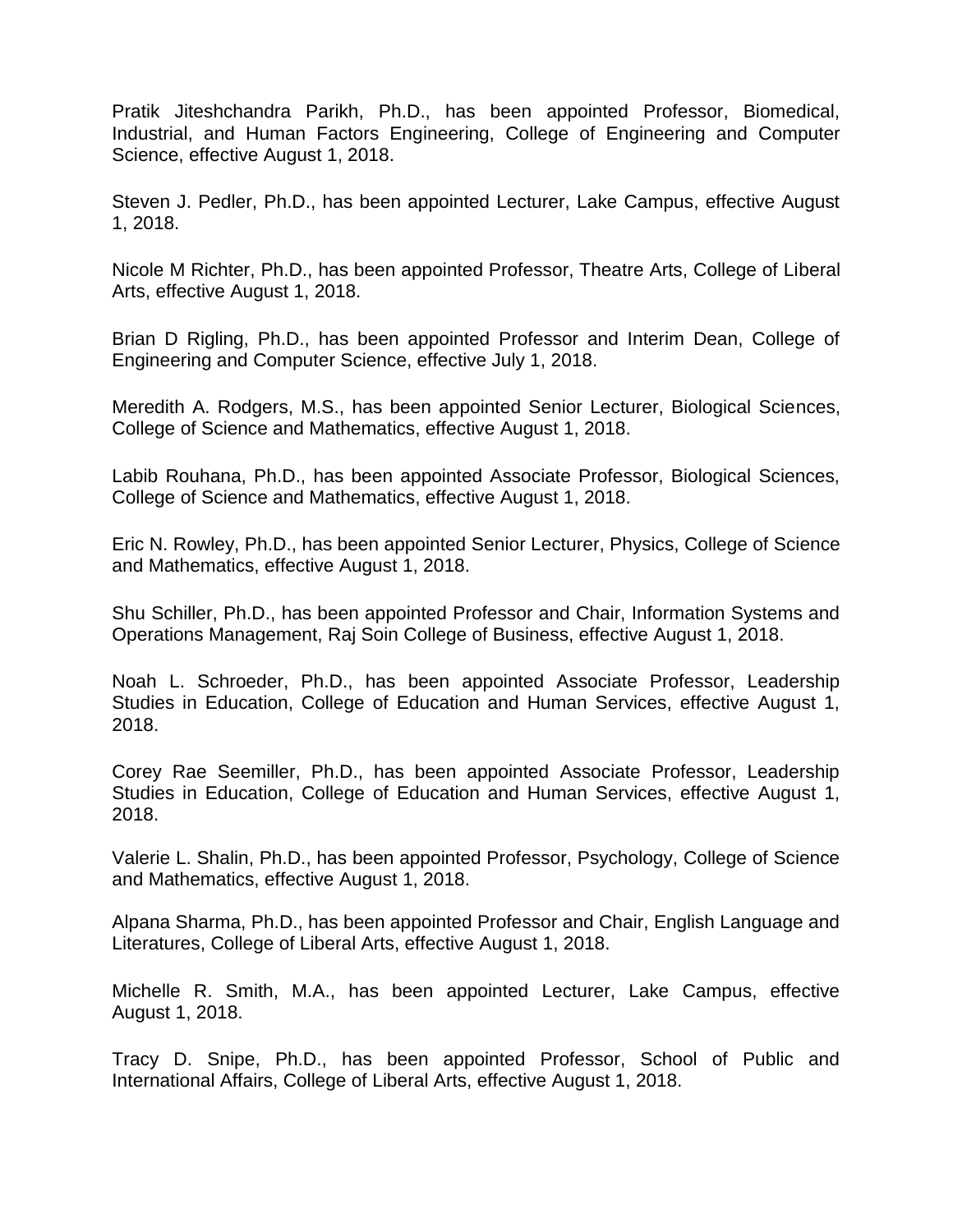Kunal Swani, Ph.D., has been appointed Associate Professor, Marketing, Raj Soin College of Business, effective August 1, 2018.

Andrew A. Voss, Ph.D., has been appointed Associate Professor, Biological Sciences, College of Science and Mathematics, effective August 1, 2018.

Jennifer M. Ware, Ph.D, has been appointed Associate Professor, Communications, College of Liberal Arts, effective August 1, 2018.

Janeece Warfield, Psy.D., has been appointed Professor, School of Professional Psychology, effective July 1, 2018.

Dawn P. Wooley, Ph.D., has been appointed Professor, Neuroscience, Cell Biology, and Physiology, College of Science and Mathematics, effective July 1, 2018.

Zifeng Yang, Ph.D., has been appointed Associate Professor, Mechanical and Materials Engineering, College of Engineering and Computer Science, effective August 1, 2018.

Daniel L. Zehringer, D.M.A., has been appointed Professor, Music, College of Liberal Arts, effective August 1, 2018.

Junjie Zhang, Ph.D., has been appointed Associate Professor, Computer Science and Engineering, College of Engineering and Computer Science, effective August 1, 2018.

## *Faculty Separations*

K. T. Arasu, Ph.D., Professor and IASM Program Director, Mathematics and Statistics, College of Science and Mathematics, effective July 31, 2018.

Marie A. Bashaw, DNP, RN, NEA-BC, Assistant Professor, Associate Director Nursing Administration Concentration, College of Nursing and Health, effective July 31, 2018.

Steven J. Berberich, Ph.D., Associate Provost; Professor, Biochemistry and Molecular Biology, Office of the Provost, effective July 2, 2018.

Kate Fleming Berenson, M.D., Assistant Professor, Internal Medicine, Boonshoft School of Medicine, effectiveJune 30, 2018.

Tracy L. Brewer, DNP, RNC-OB, CLC, Associate Professor, College of Nursing and Health, effective July 31, 2018.

Scott L. Bruce, Ed.D., Assistant Professor, Kinesiology and Health, College of Education and Human Services, effective June 30, 2018.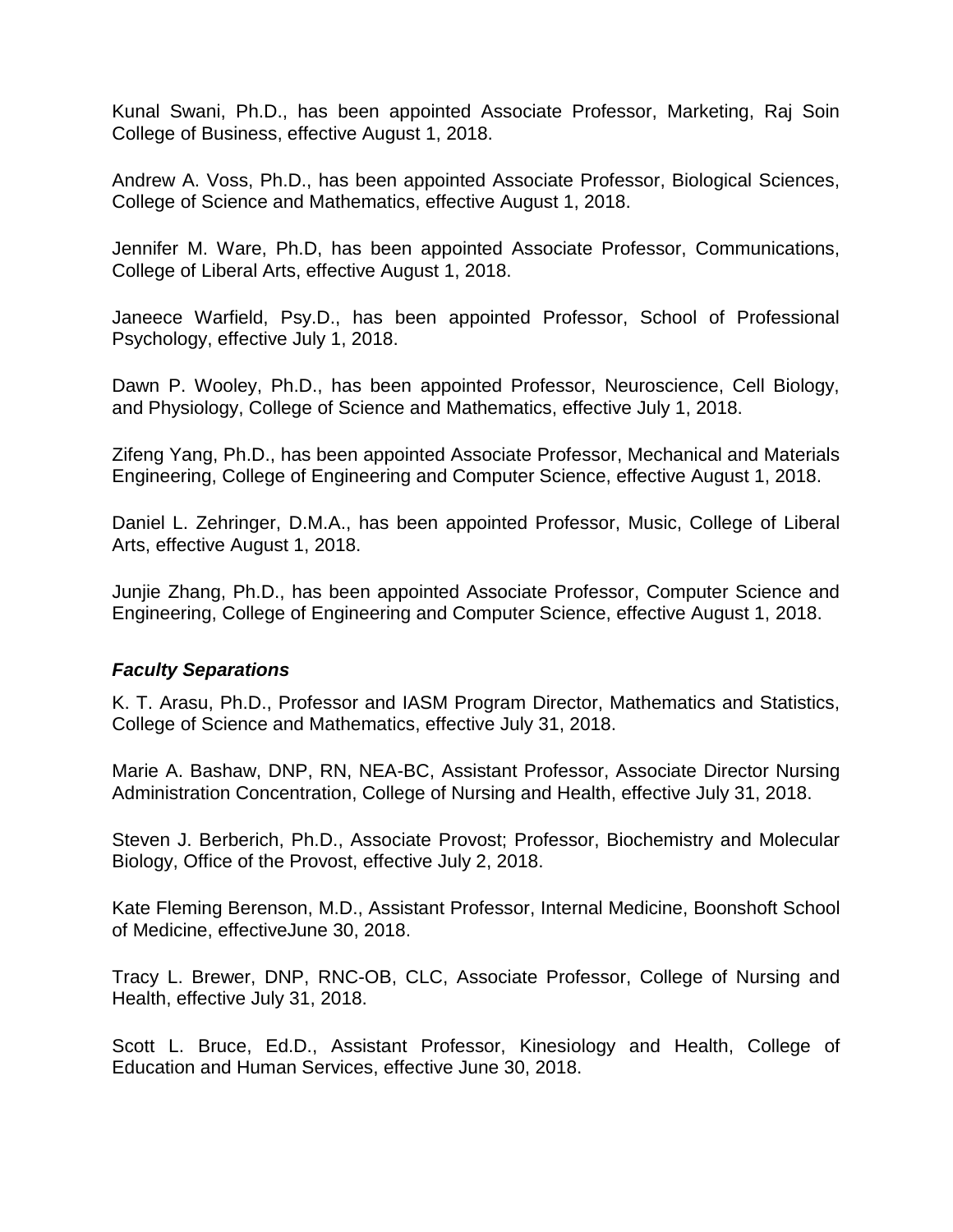Gary N. Burns, Ph.D., Professor, Psychology, College of Science and Mathematics, effective July 31, 2018.

Maria Nicole Cockroft, M.Ed., STEM School Faculty, Dayton Regional STEM School, College of Education and Human Services, effective July 31, 2018.

Mary C. Coyle, M.A., Instructor, English Language and Literatures, College of Liberal Arts, effective July 31, 2018.

Herbert E Dregalla, Ph.D., Associate Dean for Students and Curriculum, Theatre Arts, College of Liberal Arts, effective June 30, 2018.

John M. Emmert, Ph.D., Professor, Electrical Engineering, College of Engineering and Computer Science, effective July 31, 2018.

Zachariah E Fuchs, Ph.D., Assistant Professor, Electrical Engineering, College of Engineering and Computer Science, effective July 31, 2018.

Jennie J Gallimore, Ph.D., Professor and Associate Dean for Research and Graduate Studies, Dean's Office, College of Engineering and Computer Science, effective June 27, 2018.

Richard T. Garrison, M.D., Associate Professor, Aerospace Medicine, Boonshoft School of Medicine, effective June 30, 2018.

Arthur A. Goshtasby, Ph.D., Professor, Engineering and Computer Science, College of Engineering and Computer Science, effective May 31, 2018.

Betty Jean Henderson, M.Ed., STEM School Faculty, Dayton Regional STEM School, College of Education and Human Services, effective May 16, 2018.

Alan E. Herner, Ph.D., Instructor, Economics, Raj Soin College of Business, effective June 17, 2018.

Barbara E. Hull, Ph.D., Professor, Biological Sciences, College of Science and Mathematics, effective May 31, 2018.

Judy Lee Jagger-Mescher, M.S., Lecturer and Director, Health Education Licensure Program, Kinesiology and Health, College of Education and Human Services, effective July 31, 2018.

Kathy J. Keister, Ph.D., RN, CNE, Associate Professor, College of Nursing and Health, effective July 31, 2018.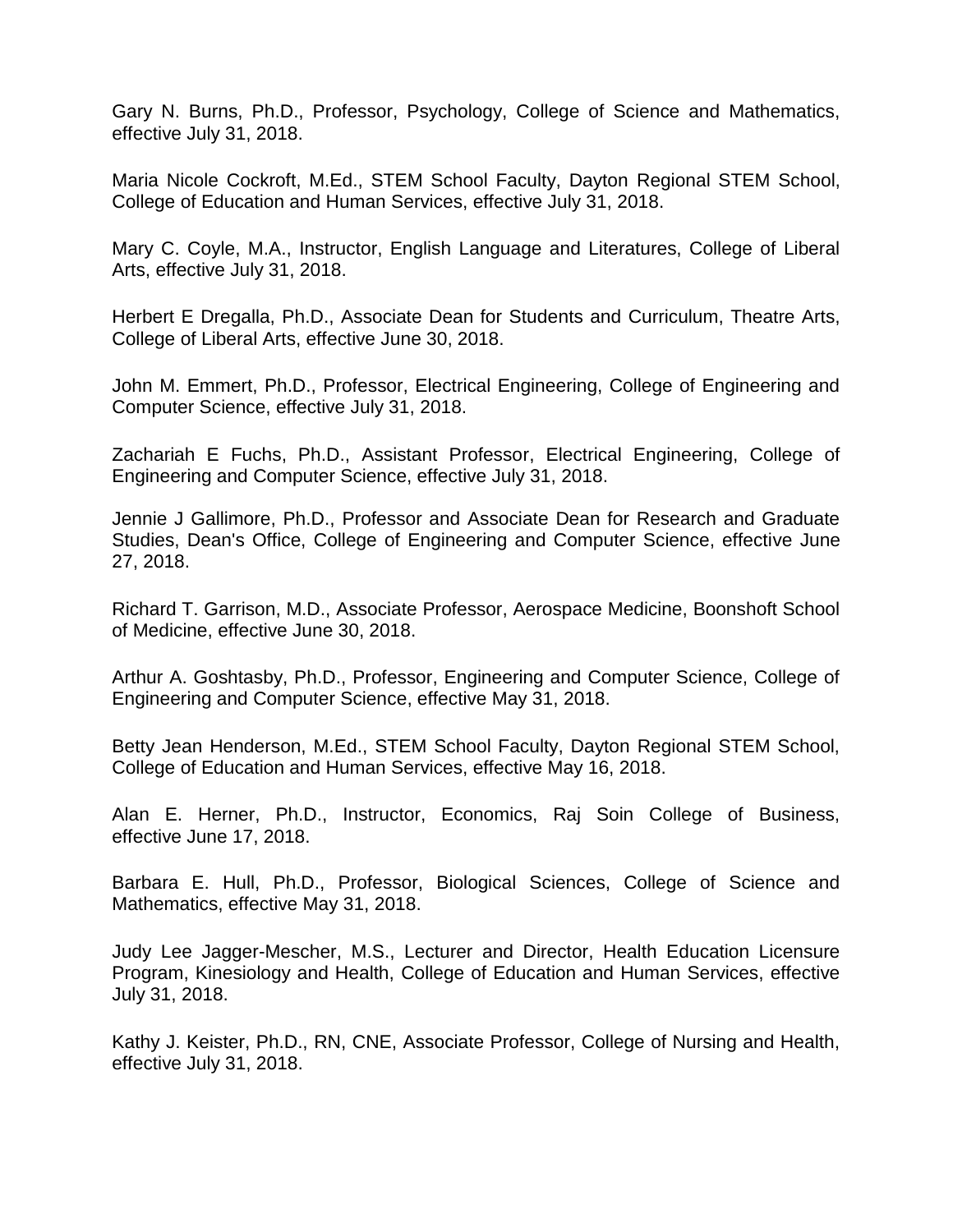Steven D. Kniffley, Jr., Psy.D., Assistant Professor, School of Professional Psychology, effective August 10, 2018.

James E. Larsen, Ph.D., Professor, Finance, Raj Soin College of Business, effective July 31, 2018.

Leslie L. Loncharich, Ph.D., Visiting Assistant Professor, English Department, College of Liberal Arts, effective July 31, 2018.

Jeremy Ryan Mills, Ph.D., Assistant Professor and Director, Intervention Specialist Program, Teacher Education, College of Education and Human Services, effective July 31, 2018.

Sundaram Narayanan, Ph.D., P.E., Professor, Biomedical, Industrial, and Human Factors Engineering, College of Engineering and Computer Science, effective June 30, 2018.

Russell E. Nelson, M.S., STEM School Faculty, Dayton Regional STEM School, College of Education and Human Services, effective July 31, 2018.

Kristen A. Nork, M.D., Assistant Professor, Family Medicine, Boonshoft School of Medicine, effective July 31, 2018.

James R. Ouellette, D.O., Associate Professor, Surgery, Boonshoft School of Medicine, effective June 30, 2018.

D. Greg Palmer, M.D., Assistant Professor, Dermatology, Boonshoft School of Medicine, effective June 11, 2018.

Sara N. Pollock, Ph.D., Assistant Professor, Mathematics and Statistics, College of Science and Mathematics, effective July 31, 2018.

Nikki L. Rogers, Ph.D., Assistant Professor, Population and Public Health Sciences, Boonshoft School of Medicine, effective June 30, 2018.

Anne C. Russell, Ph.D., RN, CNS-BC, Associate Professor, Associate Director, Adult Health Nursing Concentration, College of Nursing and Health, effective July 31, 2018.

Bruce L Scott, Ph.D., Assistant Professor, Kinesiology and Health, College of Education and Human Services, effective June 30, 2018.

Thaddeus Tarpey, Ph.D., Professor, Mathematics and Statistics, College of Science and Mathematics, effective July 31, 2018.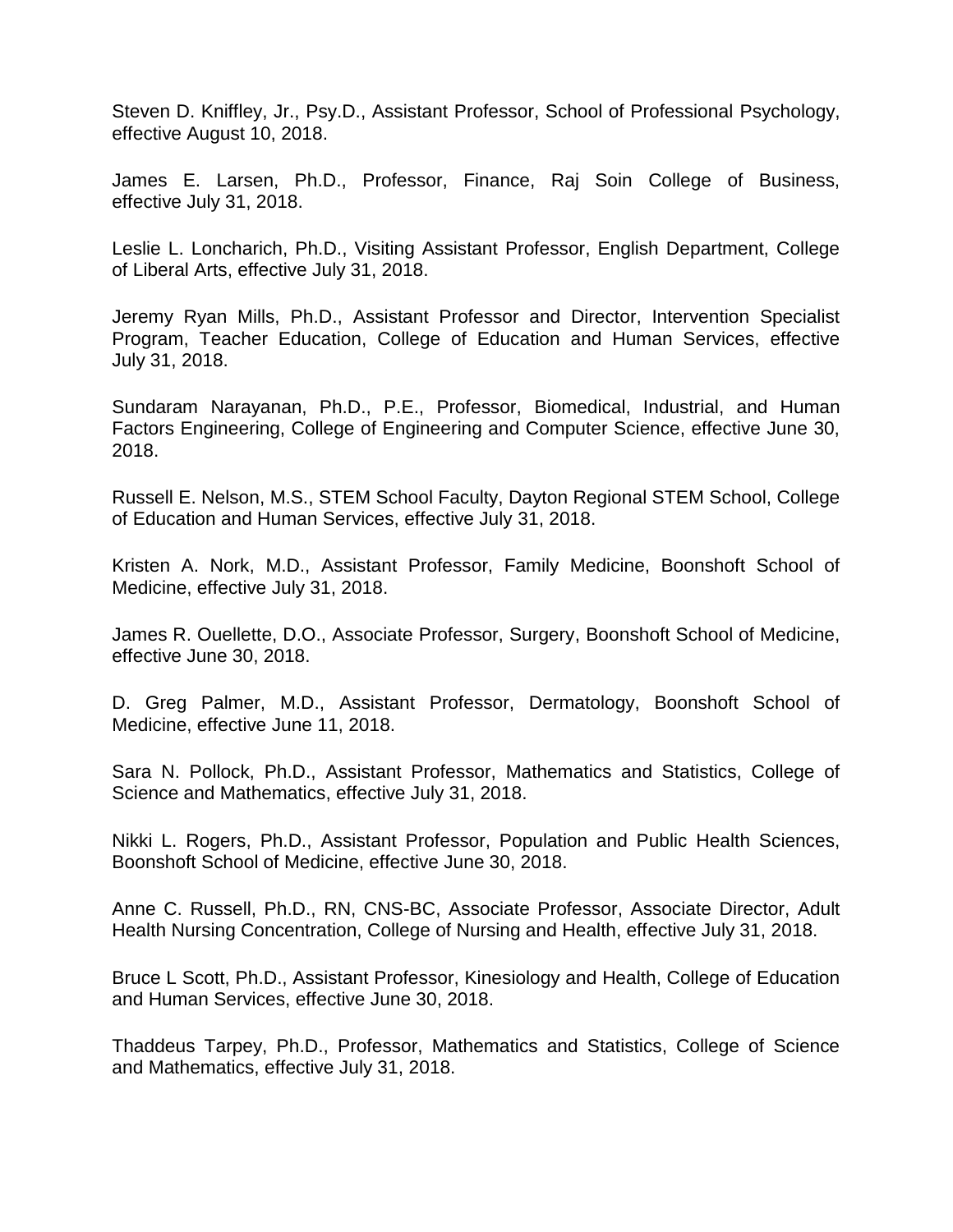Raymond Ten Eyck, M.D., Professor, Emergency Medicine, Boonshoft School of Medicine, effective September 30, 2018.

Bradford Towne, Ph.D., Professor, Lifespan Health Research Center, Boonshoft School of Medicine, effective August 31, 2018.

Stephanie A. Triplett, M.S., M.B.A., RN, CCRN, Clinical Instructor, College of Nursing and Health, effective May 31, 2018.

William E. Venanzi, Jr., M.D., FACP, Associate Professor, Internal Medicine, Boonshoft School of Medicine, effective August 27, 2018.

Jiafeng Xie, Ph.D., Assistant Professor, Electrical Engineering, College of Engineering and Computer Science, effective July 31, 2018.

#### *Unclassified New Hires*

Tennille S Adams, B.A., has been appointed Associate Head Women's Basketball Coach, Intercollegiate Athletics, effective May 30, 2018.

William R. Aue, Ph.D., has been appointed Cognitive Neuroscientist, Wright State Research Institute, College of Engineering and Computer Science, effective July 30, 2018.

Micky Barrera has been appointed Training Logistics Coordinator, National Center for Medical Readiness, effective June 4, 2018.

Ashley N. Browning, M.R.C., has been appointed Community Case Manager, Population and Public Health Sciences, Boonshoft School of Medicine, effective September 10, 2018.

Christopher James Buckler, J.D., has been appointed Assistant Women's Track and Field Coach, Assistant Men's and Women's Cross Country Coach, Intercollegiate Athletics, effective August 27, 2018.

Elise R. Christiansen has been appointed Secured Facility Manager, Wright State Research Institute, College of Engineering and Computer Science, effective August 20, 2018.

Mark A Cortez, M.Ed., has been appointed Director for Articulation and Transfer Policy, VP Curriculum and Instruction, effective April 23, 2018.

Kristine L. Crow, B.A., has been appointed Payroll Manager, Payroll, effective September 24, 2018.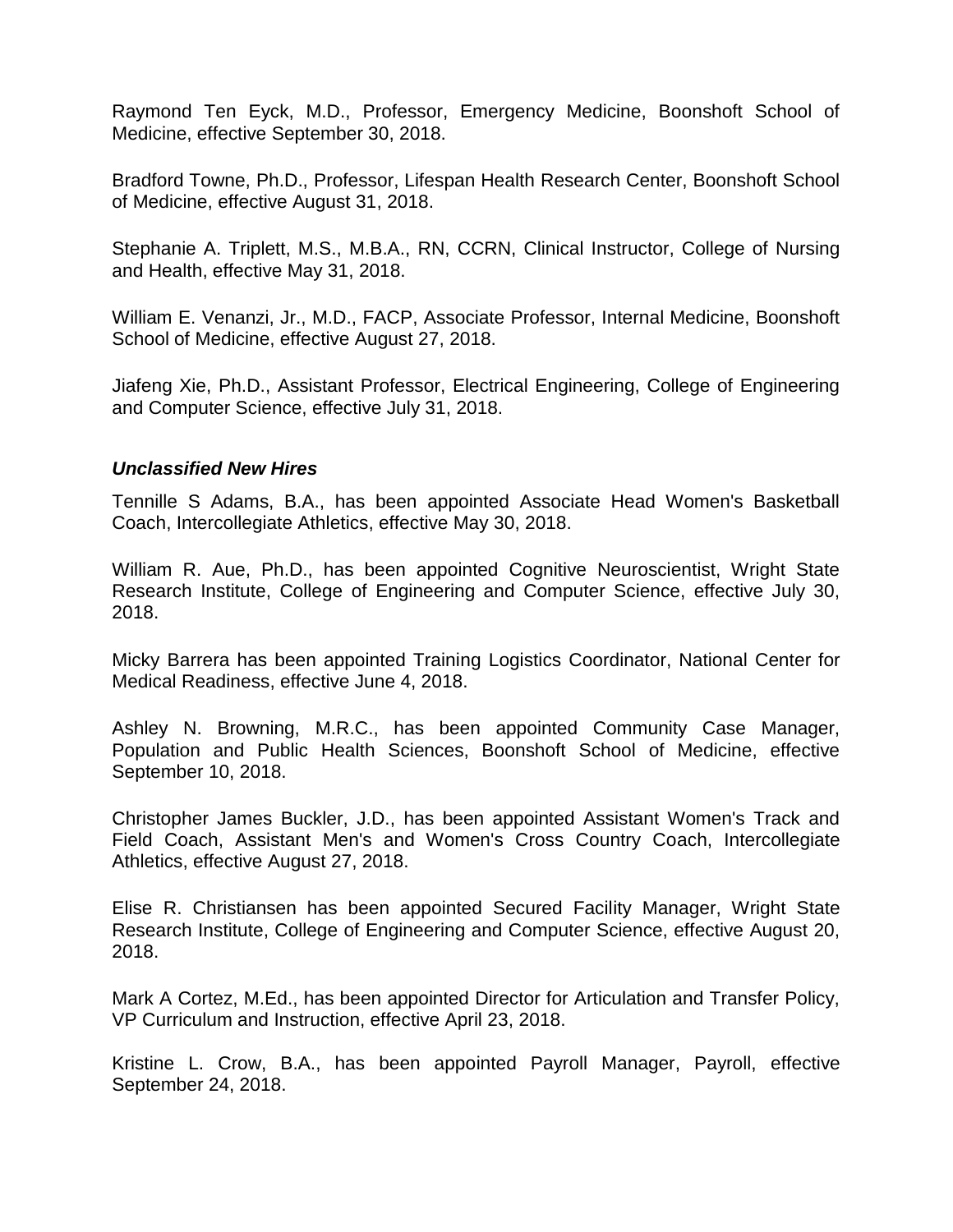Sean M. Culley, J.D., has been appointed Assistant General Counsel, Office of General Counsel, effective July 16, 2018.

April J. Darrin has been appointed Contracts Manager, Wright State Research Institute, College of Engineering and Computer Science, effective July 23, 2018.

Zhe Geng, Ph.D., has been appointed Research Scientist, Electrical Engineering, College of Engineering and Computer Science, effective August 1, 2018.

Jeffrey F. Gluck, A.D.N., has been appointed Clinical Research Nurse, Clinical Trials Research Alliance,Boonshoft School of Medicine, effective July 30, 2018.

Trudy E. Goldsmith, B.A., has been appointed Community Case Manager, Population and Public Health Sciences, Boonshoft School of Medicine, effective May 14, 2018.

Paul Prem Gustafson, Ph.D., has been appointed Research Scientist, Electrical Engineering, College of Engineering and Computer Science, effective September 1, 2018.

Tiffany M. Hamilton, BTAS, has been appointed Community Coordinator, Lake Campus, effective May 14, 2018.

Richard T. Hayden, III, B.S., has been appointed Athletics Ticket Sales Account Associate, Intercollegiate Athletics, effective September 10, 2018.

Kennedy Beth Haynes, B.S., has been appointed Assistant Softball Coach, Intercollegiate Athletics, effective August 1, 2018.

Audrey A. Ingram, B.S., has been appointed OEA Events and Social Media Coordinator, Wright State Research Institute, College of Engineering and Computer Science, effective July 31, 2018.

Shonda A. Jones, B.S., has been appointed Disability Resource Specialist, Disability Services, effective July 2,2018.

Abby Faye Jump, B.S., has been appointed Assistant Women's Basketball Coach, Intercollegiate Athletics, effective May 30, 2018.

Jordan Rae Keckler, B.S., has been appointed Admissions Recruiter, Undergraduate Admissions, Enrollment Management Division, effective April 23, 2018.

Kourtney Jyl Krohn, B.S., has been appointed Admissions Recuiter, Undergraduate Admissions, Enrollment Management Division, effective September 17, 2018.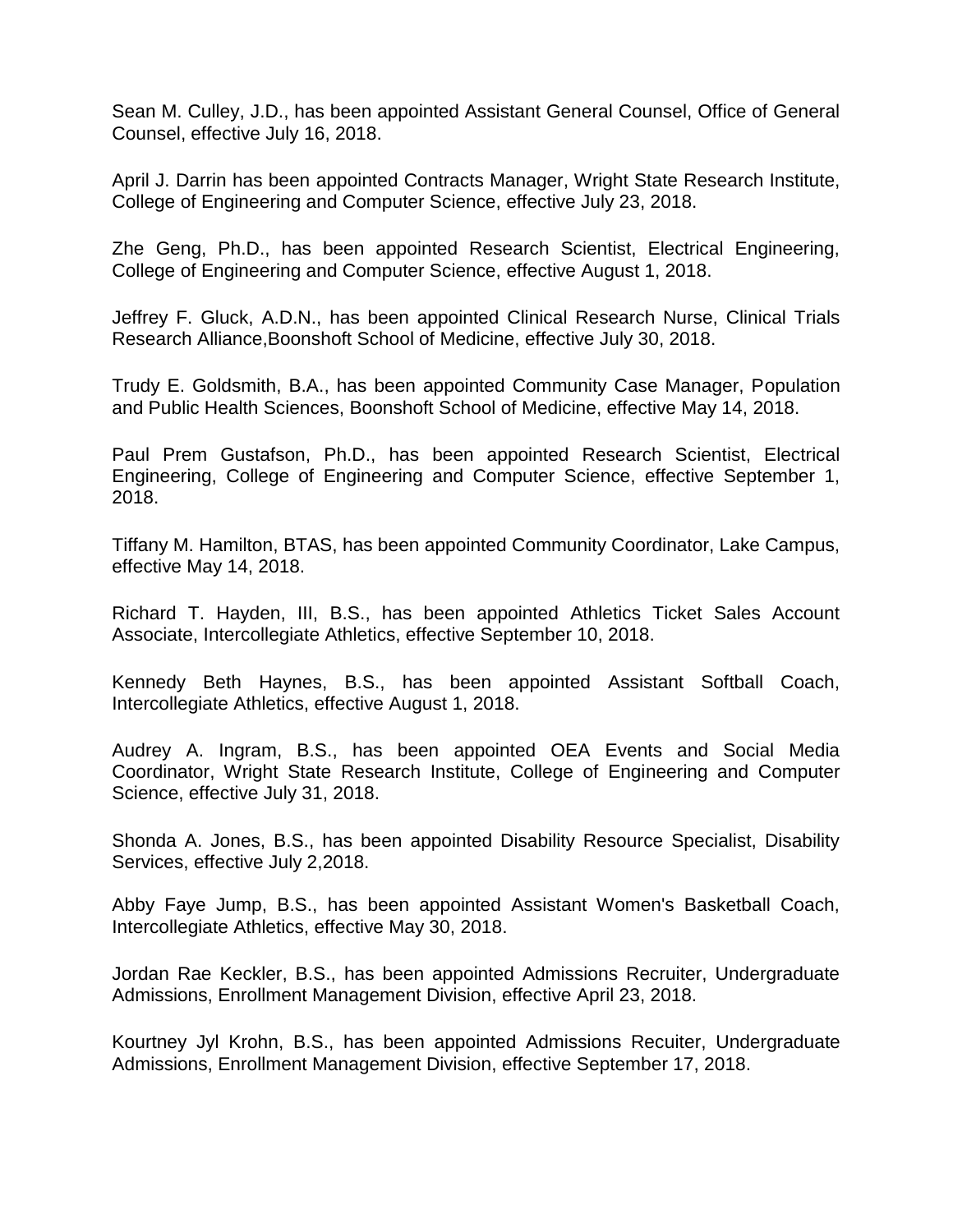Kenneth Andrew Laake, M.A., has been appointed Athletic Sales Director, Intercollegiate Athletics, effective July 16, 2018.

Dylan D. Lackey, B.F.A., has been appointed Technical Director, Theatre Arts, College of Liberal Arts, effective August 13, 2018.

Erin R. Ledford, M.B.A, has been appointed Secure Programs Project Controller, Wright State Research Institute, College of Engineering and Computer Science, effective August 20, 2018.

Andrea D. Lively, M.S., has been appointed Clinical Research Coordinator, Wright State Research Institute, College of Engineering and Computer Science, effective September 10, 2018.

Amr A. Mahrous, Ph.D., has been appointed Postdoctoral Researcher, Neuroscience, Cell Biology, and Physiology, Boonshoft School of Medicine, effective May 7, 2018.

Tonya M. Mathis, M.Ed., has been appointed School of Medicine Diversity Program Manager, HERC Director, Chief Diversity Office, effective May 14, 2018.

Angela M. McCullah, M.Ed., has been appointed Veterans University Certifying Official, Chief Diversity Office, effective August 13, 2018.

Tena M. McNeil, A.A.S, has been appointed Community Case Manager, Population and Public Health Sciences, Boonshoft School of Medicine, effective August 20, 2018.

Nicholas James Nagy, M.S., has been appointed Men's Basketball Administrative Assistant, Intercollegiate Athletics, effective June 25, 2018.

Sarah L. Napier has been appointed Research Project Manager, Wright State Research Institute, College of Engineering and Computer Science, effective July 30, 2018.

Daniel Michael O'Keefe, B.A., has been appointed Assistant Women's Volleyball Coach, Intercollegiate Athletics, effective April 27, 2018.

Nicholas I. Palassis, B.S., has been appointed Web Application and Database Developer, Business Office, Boonshoft School of Medicine, effective September 4, 2018.

Forrest J. Pilkenton has been appointed Unmanned Air System Pilot, Wright State Research Institute, College of Engineering and Computer Science, effective September 4, 2018.

Corrine A. Pleska, M.S.W., has been appointed Survivor Advocate and Case Manager, Counseling and Wellness Services, effective September 17, 2018.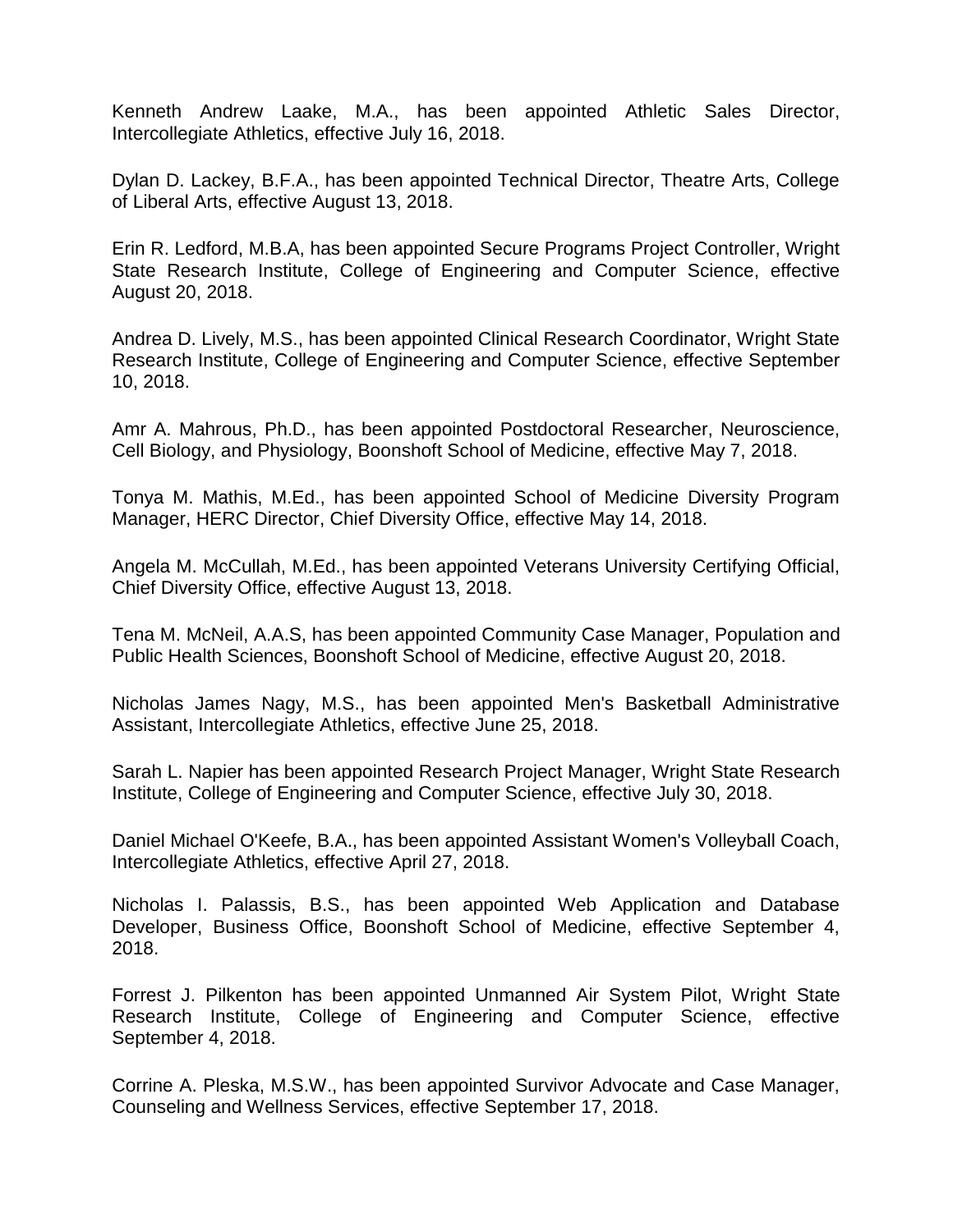Jeffrey L. Ringiesn, B.S., has been appointed Research Assistant, College of Science and Mathematics, effective June 11, 2018.

Sean M Robison, B.S., has been appointed Event Planning and Sales Representative, Nutter Center, Facilities Management and Services, effective September 10, 2018.

Kevin A. Ruppert, M.B.A., has been appointed International Student Coordinator, University Center for International Education, effective August 20, 2018.

Corey M. Rutter has been appointed Service Desk Analyst I, Computing and Telecommunications Services, effective August 13, 2018.

Julie Ann Skipper, Ph.D., has been appointed Research Safety Specialist, Environmental Health and Safety, Facilities Management and Services, effective July 2, 2018.

Breana L. Smith, MSEd., has been appointed Transfer and Adult Student Recruiter, Enrollment Management Division, effective June 1, 2018.

Paige N. Smith, B.S.B, has been appointed Admissions Recruiter, Enrollment Management Division, effective April 16, 2018.

Kelly E. Stafford, B.A., has been appointed Senior Executive Assistant, Wright State Research Institute, College of Engineering and Computer Science, effective August 20, 2018.

Kalina Szteyn, Ph.D., has been appointed Research Associate, Neuroscience, Cell Biology, and Physiology, Boonshoft School of Medicine, effective July 1, 2018.

Matthew Thomas Talarico, M.A.E, has been appointed Assistant Baseball Coach-Hitting, Intercollegiate Athletics, effective August 27, 2018.

Sally Jane Trout, M.A., has been appointed Certified Athletic Trainer, Intercollegiate Athletics, effective July 2, 2018.

Sid Maurice Van Druenen, B.S., has been appointed Assistant Men's Soccer Coach, Intercollegiate Athletics, effective August 27, 2018.

Elizabeth Nicole Verplank, M.A., has been appointed Certified Athletic Trainer/Insurance Coordinator, Intercollegiate Athletics, effective July 9, 2018.

Christina S. Weller, A.D.N., has been appointed Clinical Research Nurse, Clinical Trials Research Alliance, Boonshoft School of Medicine, effective August 13, 2018.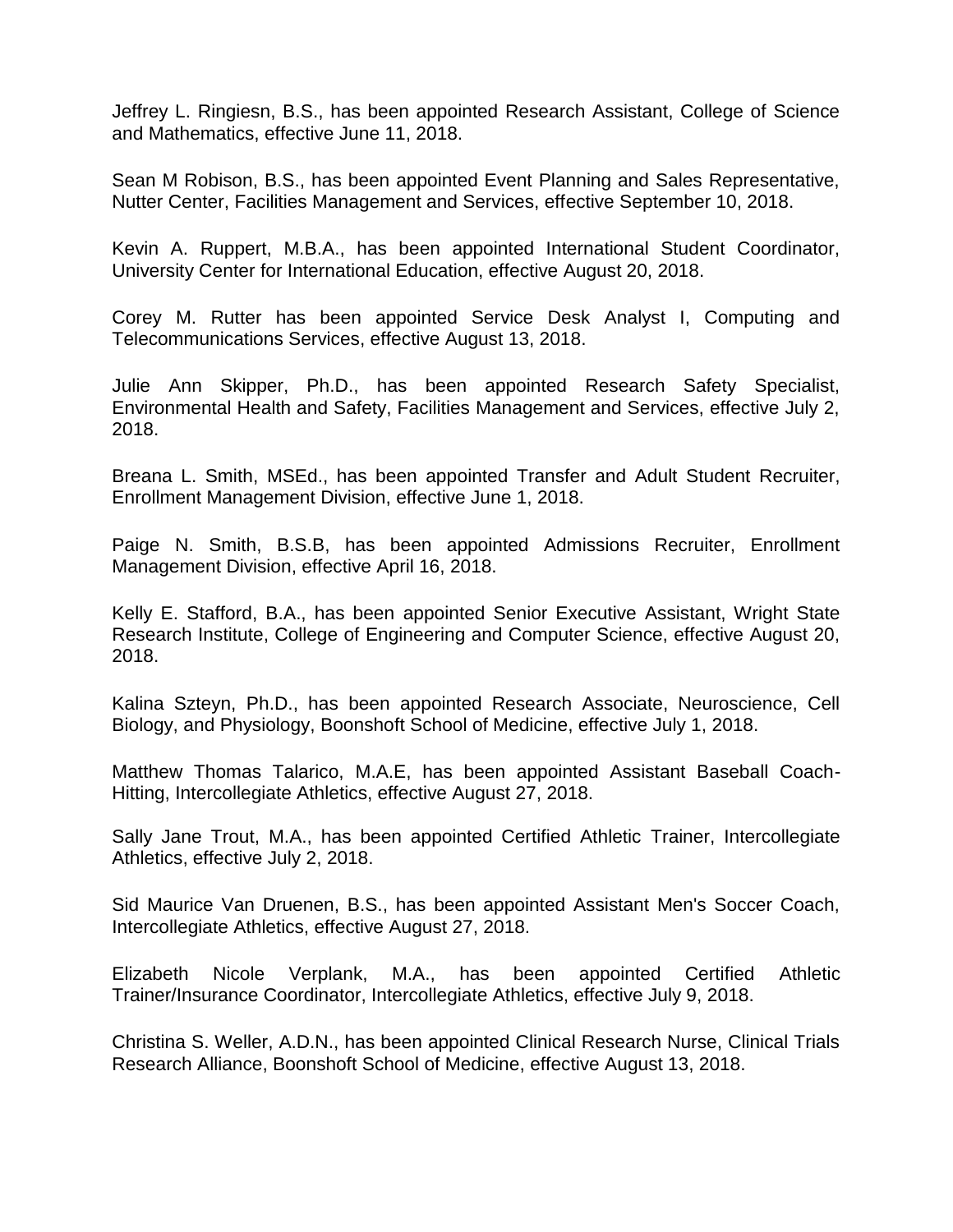Da-Vion Leon Wilbur, B.A., has been appointed Admissions Recruiter, Undergraduate Admissions, Enrollment Management Division, effective July 2, 2018.

Melissa J. Yanchak has been appointed Staff Musical Director, Theatre Arts, College of Liberal Arts, effective August 20, 2018.

#### *Unclassified Promotions*

Nafees Ahamad, M.S., has been appointed Research Associate, Pharmacology and Toxicology, School of Medicine Admin, effective July 15, 2018.

Mark Anderson, M.I.S., has been appointed Director of Marketing, Communications and Marketing, effective August 1, 2018.

Samuel L. Armstrong, B.S., has been appointed Marketing Program Manager, Intercollegiate Athletics, effective June 1, 2018.

Ashley Barlow, B.S., has been appointed Assistant Women's Basketball Coach, Intercollegiate Athletics, effective May 18, 2018.

Sarah A. Barrett, M.S., has been appointed Manager, HVAC and Energy Conservation, Physical Plant, effective April 16, 2018.

Michelle L. Blaney, M.A., has been appointed Assistant Director, Articulation and Transfer Policy, Office of the Associate Provost, effective August 1, 2018.

Michael A. Bottomley, M.S., has been appointed Senior Statistical Consultant, Mathematics and Statistics, College of Science and Mathematics, effective March 1, 2018.

Daniel S. Dakin, M.A., has been appointed Assistant Director, University Academic Advising, University College, effective April 23, 2018.

Joseph T. Dick, B.A., has been appointed Manager, Grounds and Transportation, Nutter Center, effective July 1, 2018.

Brittany N. Erwin, M.S., has been appointed Assistant Director, Academic Advising, University College, effective May 1, 2018.

Justin Paul Fiehrer, B.A., has been appointed Admissions Events Program Manager, Undergraduate Admissions, Enrollment Management Division, effective July 1, 2018.

Marjorie Marie Markopoulos, Ph.D., has been appointed Director, Environmental Health and Safety, Facilities Management and Services, effective June 1, 2018.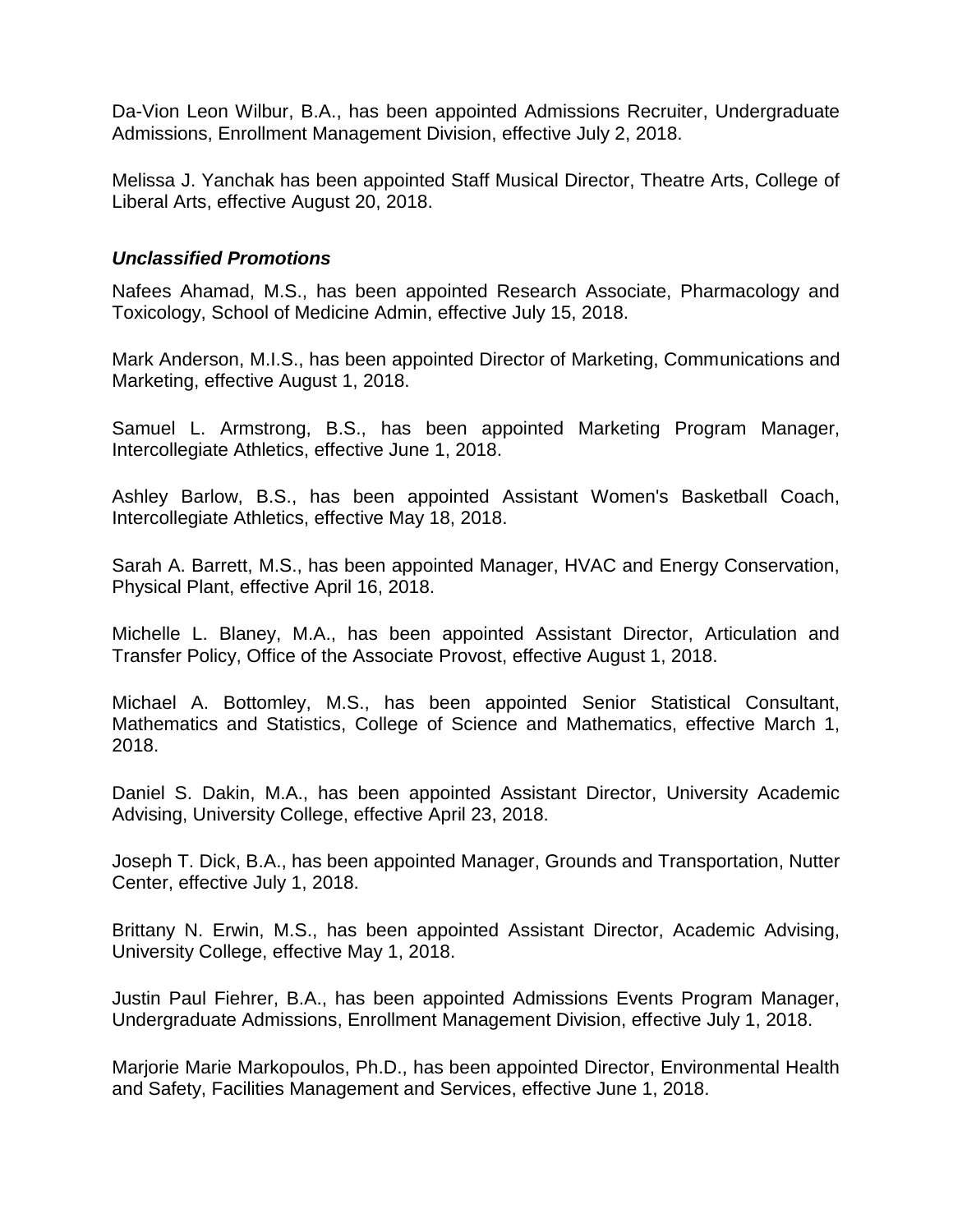Shannon L. Norton, M.Ed., has been appointed Faculty Affairs Program Manager and Ombudsman, Office of the Provost, effective July 1, 2018.

Kimberly A. Paul, M.H.A., has been appointed Chief Administrative Officer, Business Office, Boonshoft School of Medicine, effective September 1, 2018.

Priyanka Sharma, Ph.D., has been appointed Research Scientist, Biological Sciences, College of Science and Mathematics, effective September 1, 2018.

Lora B. Sidor, B.S., CPA, CFE, ACDA, has been appointed Assistant Controller, University Audit and Consulting Services, Office of the President, effective September 20, 2018.

Jacob Paul Slemker, M.S., has been appointed Head Men's Soccer Coach, Intercollegiate Athletics, effective July 31, 2018.

Courtney A. Smith, M.A., has been appointed Assistant Director, Academic Advising, University College, effective August 1, 2018.

Alexander Kyle Sogard, B.S., has been appointed Head Baseball Coach, Intercollegiate Athletics, effective July 6, 2018.

Amanda Graham Spencer, M.S., has been appointed Director, Academic Advising, University College, effective May 1, 2018.

Jessi F. Spencer, M.P.A., has been appointed Associate Director, Articulation and Transfer, Office of the Associate Provost, effective August 1, 2018.

David R. Stuart has been appointed Advancement Analytics Manager, University Advancement, effective March 1, 2018.

Elizabeth A. Wiesman, B.S., has been appointed Business Administration Director, Wright State Research Institute, College of Engineering and Computer Science, effective April 16, 2018.

Andrea Wright, M.Ed., has been appointed Assistant Director, University Advising, University College, effective June 1, 2018.

## *Unclassified Separations*

Robert T. Batson, M.A., Executive Director of Advancement Services and CFO, WSU Foundation, Advancement Services, University Advancement, effective June 30, 2018.

Sarah C. Becknell, International Student Coordinator, University Center for International Education, effective June 29, 2018.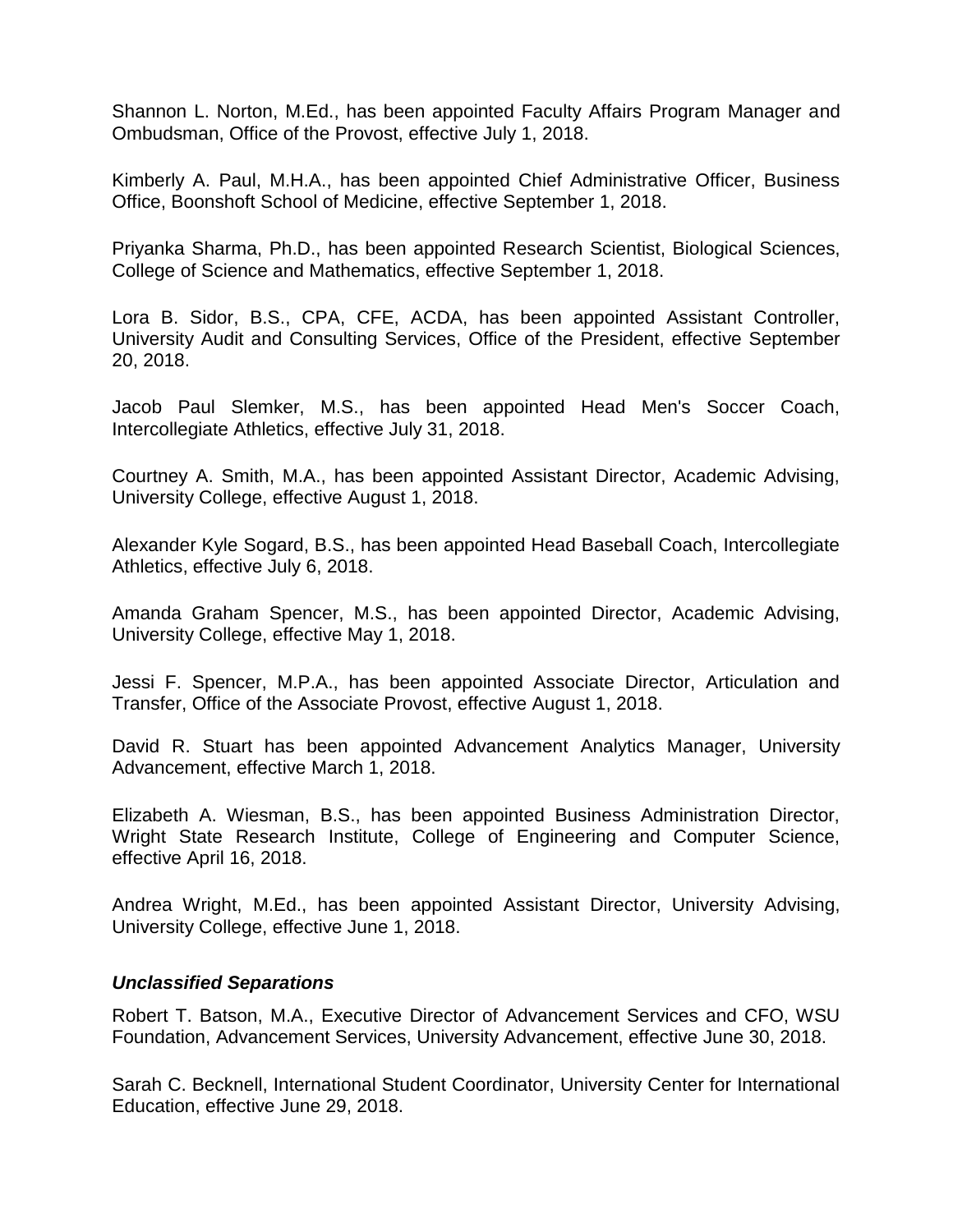Donerik Black, B.S., Region Director, Small Business Development Center, Business and Administration, Raj Soin College of Business, effective June 30, 2018.

Emi M. Boehm, B.S., Research Assistant, Population and Public Health Sciences, Boonshoft School of Medicine, effective May 18, 2018.

Doran Edward Brock, B.S., Enrollment Services Advisor, Raider Connect, Enrollment Management Division, effective August 15, 2018.

Teresa Elizabeth Calhoun, F.P.C., C.P.P., Payroll Manager, Payroll, Office of the Controller, effective April 20, 2018.

Eric Lee Carroll, M.S., Admissions Recruiter, Undergraduate Admissions, Enrollment Management Division, effective June 26, 2018.

Stephanie A. Cheeseman, B.A., International Student Marketing and Recruiting Coordinator, University Center for International Education, effective July 31, 2018.

Rebecca W. Clarke, Psy.M., Staff Psychologist, Counseling and Wellness Services, effective June 30, 2018.

Bryan Nicholas Davis, B.S., Head Men's Soccer Coach, Intercollegiate Athletics, effective July 31, 2018.

Stefanie L. Day, B.S., Research Assistant, Biochemistry and Molecular Biology, Boonshoft School of Medicine, effective May 11, 2018.

M. Renee Diggs, M.B.A., HRIS Generalist, Human Resources, effective September 4, 2018.

Luchanna Dix, M.A., Enrollment Services Advisor, Raider Connect, Enrollment Management Division, effective July 14, 2018.

Sean Thomas Dwyer, B.S.C., Assistant Men's and Women's Swimming and Diving Coach, Intercollegiate Athletics, effective March 31, 2018.

Janice McCloskey Eisenhauer, B.S., Data Integrity Specialist, University Advancement, effective July 18, 2018.

Lobna I. Elkhadragy, Ph.D., Postdoctoral Researcher, Biochemistry and Molecular Biology, Boonshoft School of Medicine, effective August 31, 2018.

Eugene O. Erbacher, B.A., CISSP, Information Systems Security Manager, Wright State Research Institute, College of Engineering and Computer Science, effective September 14, 2018.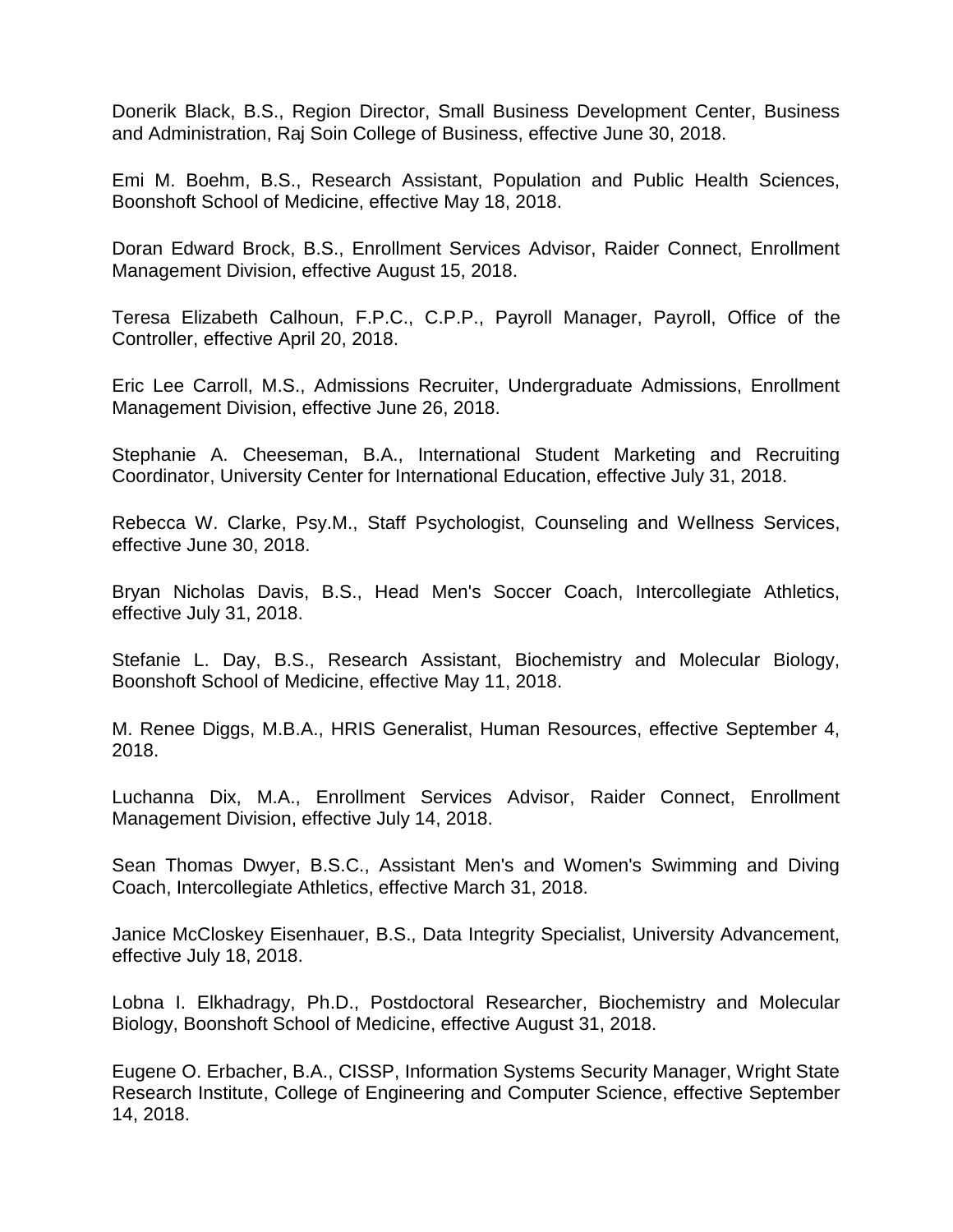Kimberly M. Ferguson-Scott, Ph.D., Interim Associate Vice President, Student Affairs, effective April 6, 2018.

Tiffany A. Ferrell, B.A., Marketing and Communications Manager, Wright State Research Institute, College of Engineering and Computer Science, effective September 4, 2018.

Keith Freeman, M.B.A., Associate Head Women's Basketball Coach, Intercollegiate Athletics, effective April 30, 2018.

Kimberly A. Fritz, M.A., Coordinator, International Student Employment and Services, University Center for International Education, effective September 18, 2018.

Rujuta Y. Gadgil, M.Tech., Research Assistant 2, Biochemistry and Molecular Biology, Boonshoft School of Medicine, effective June 30, 2018.

Ty Lea Gebhard, B.A., Assistant Director, Office of Veteran Affairs, Chief Diversity Office, effective May 25, 2018.

Holly C. Gersbacher, B.A., Program Director, Alumni Engagement and Scholarship Initiatives, Office of Alumni Relations, effective May 18, 2018.

Elizabeth Anne Gisewite, B.S., Benefits Analyst, Human Resources, effective August 2, 2018.

Marcella Eileen Glenn, Financial Aid Analyst, Financial Aid, Enrollment Management Division, effective August 2, 2018.

Jessica Lynn Gorman, M.A., Assistant Softball Coach, Intercollegiate Athletics, effective June 7, 2018.

Stephan C. Grundy, M.S., Prevention Educator, Population and Public Health Sciences, Boonshoft School of Medicine, effective September 29, 2018.

Adam T. Haas, ATB System Administrator, Wright State Research Institute, College of Engineering and Computer Science, effective July 24, 2018.

Kelli J. Haley, M.Ed., Academic Advisor/Recruiter, College of Nursing and Health, effective May 25, 2018.

Michael R. Hall, Electronics Design Technician, Chemistry, College of Science and Mathematics, effective August 21, 2018.

Jeremy K. Hamman, M.B.A., Information Technology Analyst II, Computing and Telecommunications Services, effective August 19, 2018.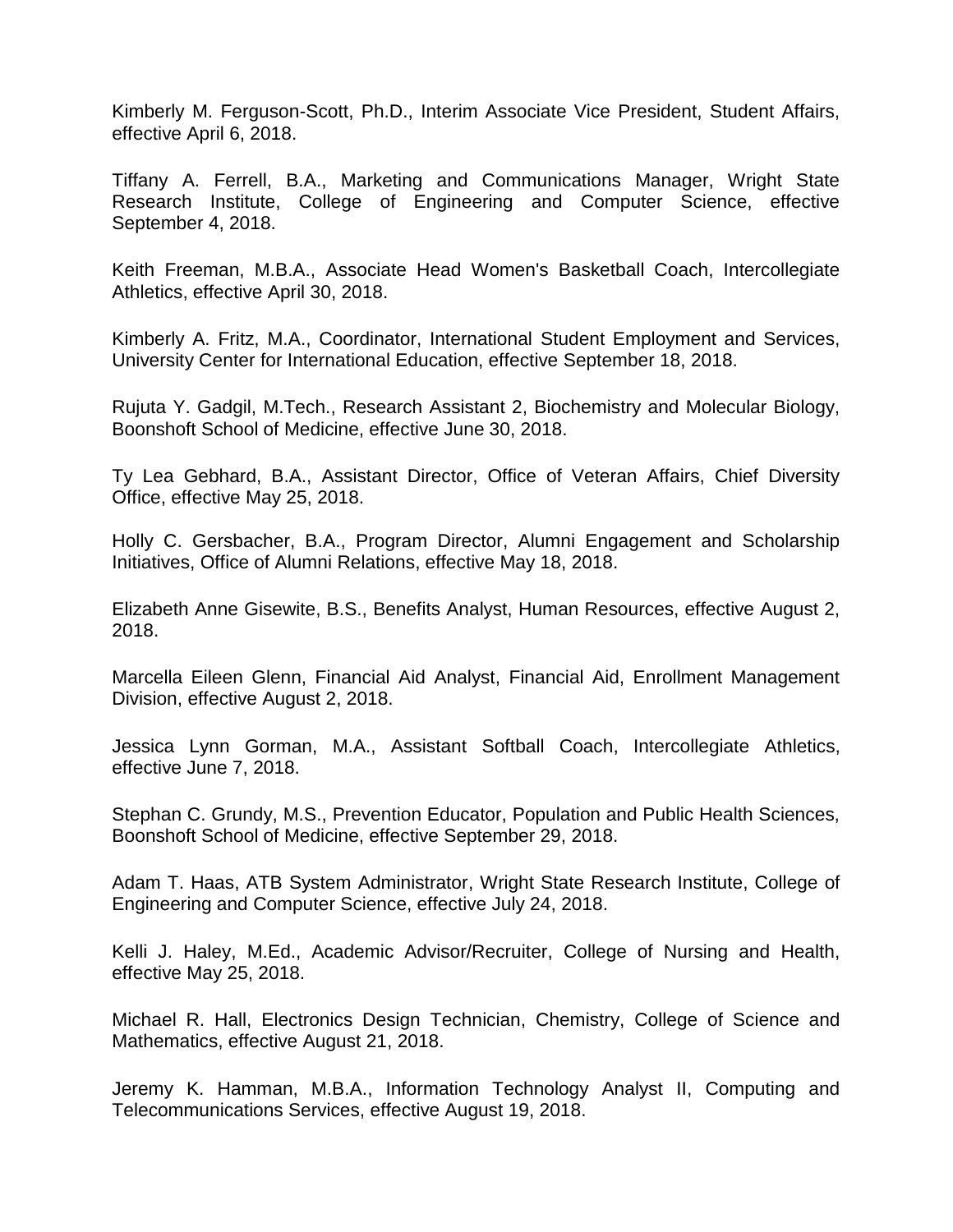Bonnie J. Hebert, A.A.S., Research Program Assistant, Community Health, Boonshoft School of Medicine, effective May 31, 2018.

Tina Marie Heigel, CPA, University Controller, Office of the Controller, Business and Finance, effective July 12, 2018.

Debra A. Henning, Library Operation Specialist 2, P.L. Dunbar Library, effective September 6, 2018.

Catherine A. Hernandez, M.Ed., International Student Program Coordinator, University Center for International Education, effective June 8, 2018.

Erin M. Holden, Senior Executive Assistant, Wright State Research Institute, College of Engineering and Computer Science, effective August 15, 2018.

Valerie E. Houseknecht, M.D., Staff Psychiatrist and Coordinator of Psychiatric Services, Counseling and Wellness Services, effective August 31, 2018.

Dante Terrell Jenkins, M.S., Assistant Athletics Director for Compliance, Intercollegiate Athletics, effective August 17, 2018.

Tara L. Johnson, M.A., Budget Analyst 3, Budget Planning and Resource Analysis, effective August 21, 2018.

Lindsey R. Kasler, M.S.W., Survivor Advocate and Case Manager, Counseling and Wellness Services, effective August 7, 2018.

Melissa R. Kaufman, Research Associate 1, Neuroscience, Cell Biology and Physiology, Boonshoft School of Medicine, effective July 31, 2018.

Anne M. King, Program Assistant, Center for Global Health, Boonshoft School of Medicine, effective June 29, 2018.

Andrew G. Koesters, Ph.D., Postdoctoral Researcher, Neuroscience, Cell Biology and Physiology, Boonshoft School of Medicine, effective May 31, 2018.

Jeremy Gifford Kress, M.S., Research Engineer, Biomedical, Industrial, and Human Factors Engineering, College of Engineering and Computer Science, effective April 30, 2018.

Oluyemi Mahoney, M.Ed., Associate Director, Bolinga Black Cultural Resource Center, Multicultural Affairs and Community Engagement, effective May 2, 2018.

Kathleen A. Marshalek, B.S., Director, International Trade, Small Business Development Center, Raj Soin College of Business, effective June 30, 2018.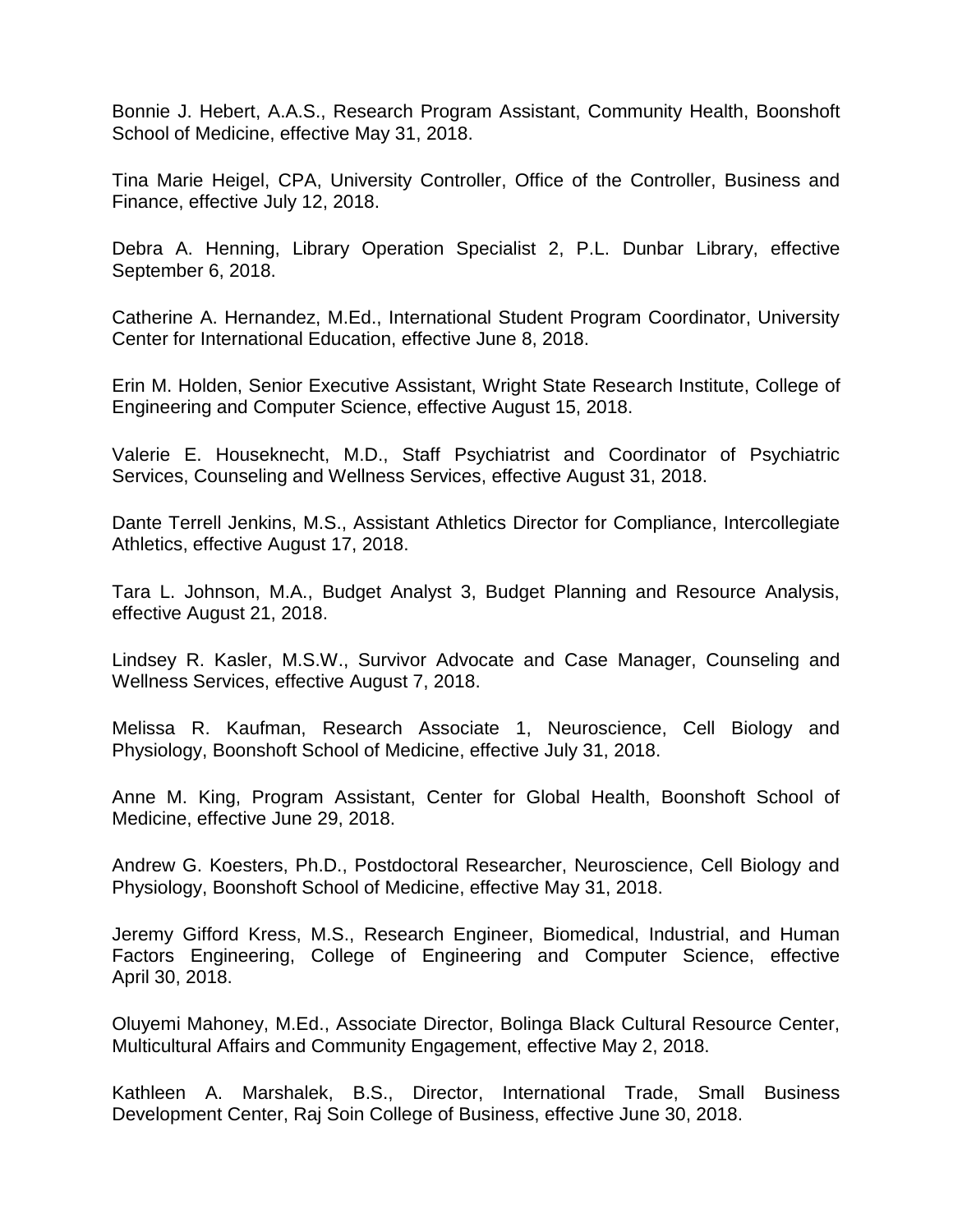Brian D. McCartan, M.B.A., Contracts Manager, Wright State Research Institute, College of Engineering and Computer Science, effective September 30, 2018.

Gregory J. McGlinch, M.S., Agriculture Program Coordinator, Lake Campus, effective August 10, 2018.

Jeffrey Daniel Mercer, B.S., Head Baseball Coach, Intercollegiate Athletics, effective July 2, 2018.

Carlie Clark Meyer, M.S., Coordinator of Athletic Training, Intercollegiate Athletics, effective May 25, 2018.

Ryan A. Mitchell, M.S., Community Director, Residence Life and Housing, effective May 2, 2018.

Adam C. Moeller, M.P.A., Assistant Director, PreAward, Research and Sponsored Programs, effective August 17, 2018.

Kenneth Nelson, B.S.C.S., Systems Security Engineer II, Computing and Telecommunications Services, effective August 10, 2018.

Evan Neubert, B.S., Athletics Ticket Sales Account Associate, Intercollegiate Athletics, effective August 7, 2018.

Dieter E. Nevels, M.B.A., Executive Director and Chief Financial Officer, Business Office, Boonshoft School of Medicine, effective September 28, 2018.

Melissa A. Odira, M.Ed., Student Success Center Coordinator, Lake Campus, effective May 11, 2018.

Paul D. Paessun, B.A., Windows System Engineer II, Computing and Telecommunications Services, effective August 22, 2018.

David Reyes, Jr., M.L.I.S., STAC Coordinator, P.L. Dunbar Library, effective August 16, 2018.

Daniel J. Rohrbach, Ph.D., Research Scientist, Biomedical, Industrial, and Human Factors Engineering, College of Engineering and Computer Science, effective August 17, 2018.

Puspendra P Singh, Ph.D., Postdoctoral Researcher, Biomedical, Industrial, and Human Factors Engineering, College of Engineering and Computer Science, effective April 30, 2018.

Jennifer Turpin Stanfield, M.A., Assistant Director, Fitness and Wellness, Campus Recreation, effective August 10, 2018.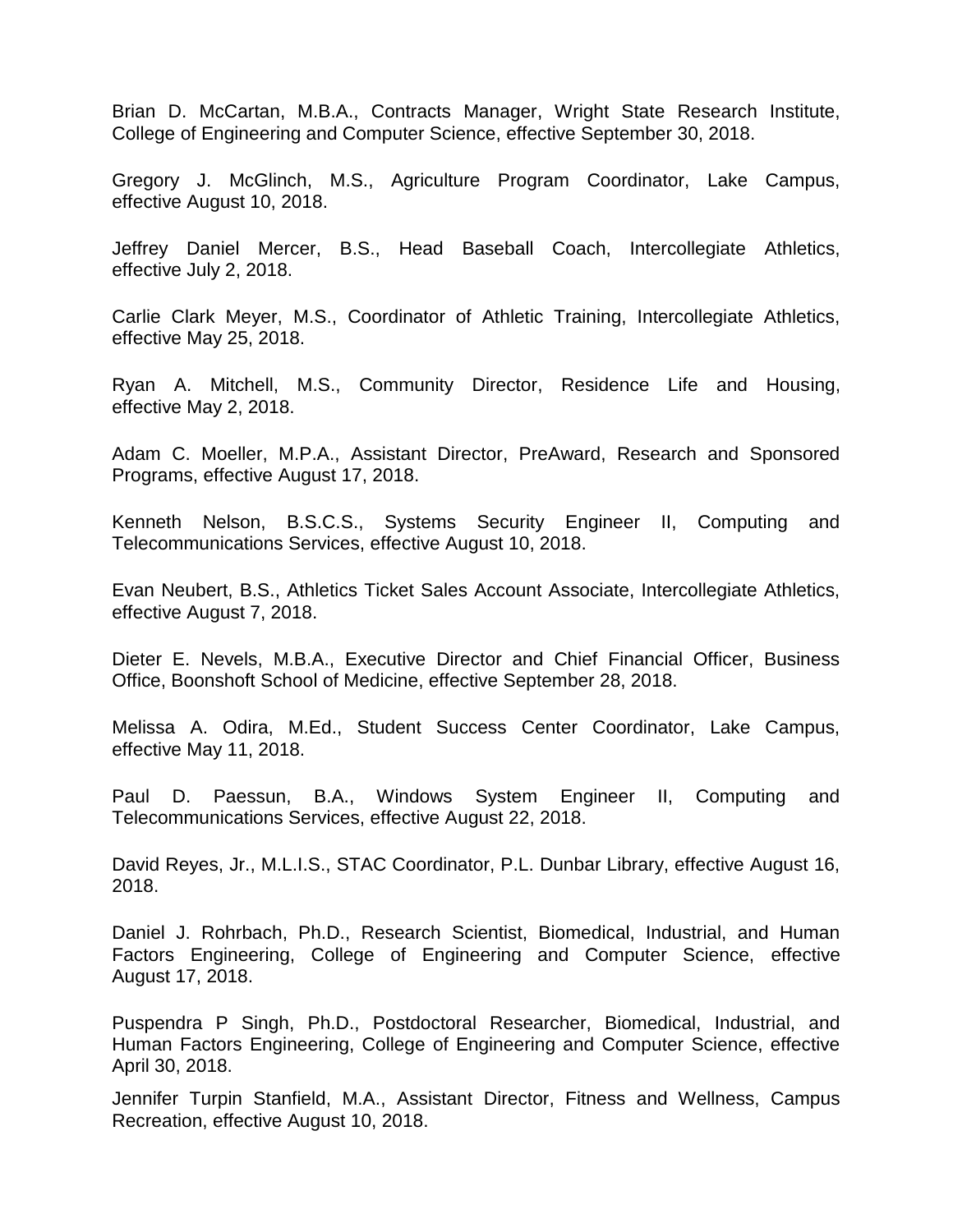Edward Twyman, Ed.D., Director, Bolinga Black Cultural Resource Center, Multicultural Affairs and Community Engagement, effective August 15, 2018.

P. Jeffrey Ulliman, CPA, Vice President and Chief Financial Officer, Business and Finance, effective June 30, 2018.

Judith M. Williams, A.A.S., Outreach Worker, Substance Abuse Resources and Disabilities Issues Program (SARDI), Boonshoft School of Medicine, effective July 6, 2018.

Korrin Margaret Ziswiler, Ph.D., Strategic Enrollment Program Director, College of Education and Human Services, effective May 29, 2018.

#### *Classified New Hires*

Tara S. Bruggeman has been appointed Account Clerk 2, Office of the Bursar, effective May 14, 2018.

Scott R. Campbell has been appointed Custodial Services Worker, Physical Plant, effective July 2, 2018.

Andrea N Goins has been appointed Custodial Services Worker, Physical Plant, effective July 30, 2018.

Carolyn J. Harshaw has been appointed Custodial Services Worker, Physical Plant, effective June 2, 2018.

Crystal D. Lynch has been appointed Administrative Support Coordinator, School of Professional Psychology, effective May 29, 2018.

Brandon M. Moss has been appointed Custodial Services Worker, Physical Plant, effective May 6, 2018.

Kaelin K. Queeney has been appointed Account Clerk 2, Advancement Services, effective July 2, 2018.

Timothy D Rainey has been appointed Custodial Floor Care Technician, Physical Plant, effective May 20, 2018.

Greta L. Rube has been appointed Custodial Services Worker, Physical Plant, effective September 16, 2018.

Dortha V. Science has been appointed Account Clerk 3, Computer Science, effective June 25, 2018.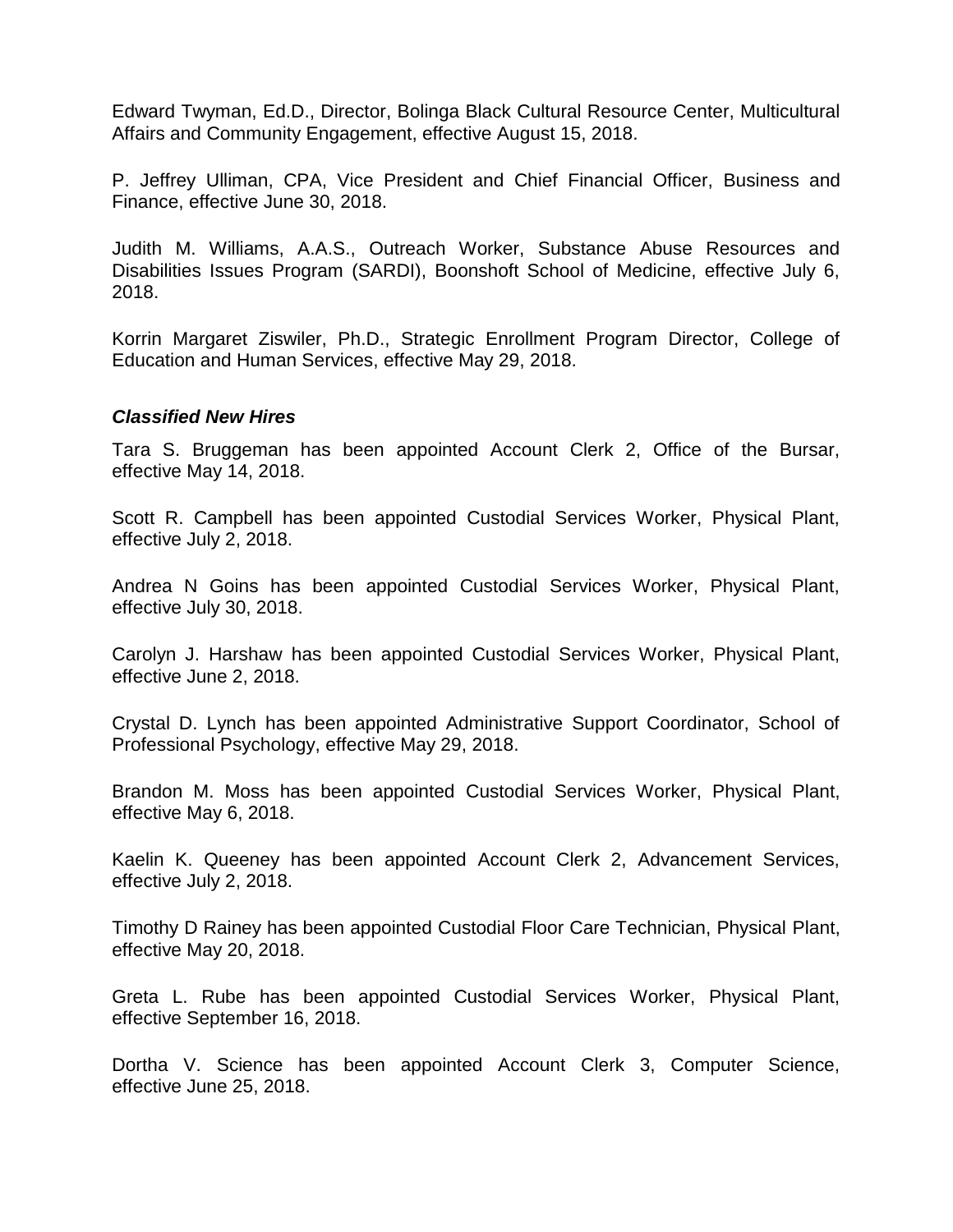David A. Sheppard has been appointed Custodian Services Worker, Physical Plant, effective August 13, 2018.

Anita Kay Staight has been appointed Custodial Services Worker, Physical Plant, effective May 20, 2018.

Keshia N. Thomas has been appointed Custodial Services Worker, Physical Plant, effective August 26, 2018.

Richard K Wiesenborn has been appointed Custodial Floor Care Technician, Physical Plant, effective July 29, 2018.

Sherri Lynn Wright has been appointed Office Assistant 2, Mechanical and Materials Engineering, College of Engineering and Computer Science, effective June 4, 2018.

#### *Classified Promotions*

Aaron Josef Bock, B.S., has been appointed HR Operations Analyst, Human Resources, effective April 23, 2018.

#### *Classified Separations*

Kamrin D Adams, Custodial Services Worker, Physical Plant, effective June 7, 2018.

Scott R. Campbell, Custodial Services Worker, Physical Plant, effective July 13, 2018.

Branden L. Christopherson, B.S., Grounds Maintenance Worker 2, Physical Plant, effective May 15, 2018.

David L Crafton, Painter, Physical Plant, effective May 18, 2018.

Jennifer L. Daws, Student Services Specialist, University Center for International Education, effective July 31, 2018.

Tamra D. Gibbs, Operations Analyst, Computing and Telecommunications Services, effective June 4, 2018.

Andrea N Goins, Custodial Services Worker, Physical Plant, effective August 13, 2018.

Dennis D. Hanson, Custodial Floor Care Technician, Physical Plant, effective April 20, 2018.

Beverly Z. Jacks, Administrative Support Coordinator, College of Nursing and Health, effective July 31, 2018.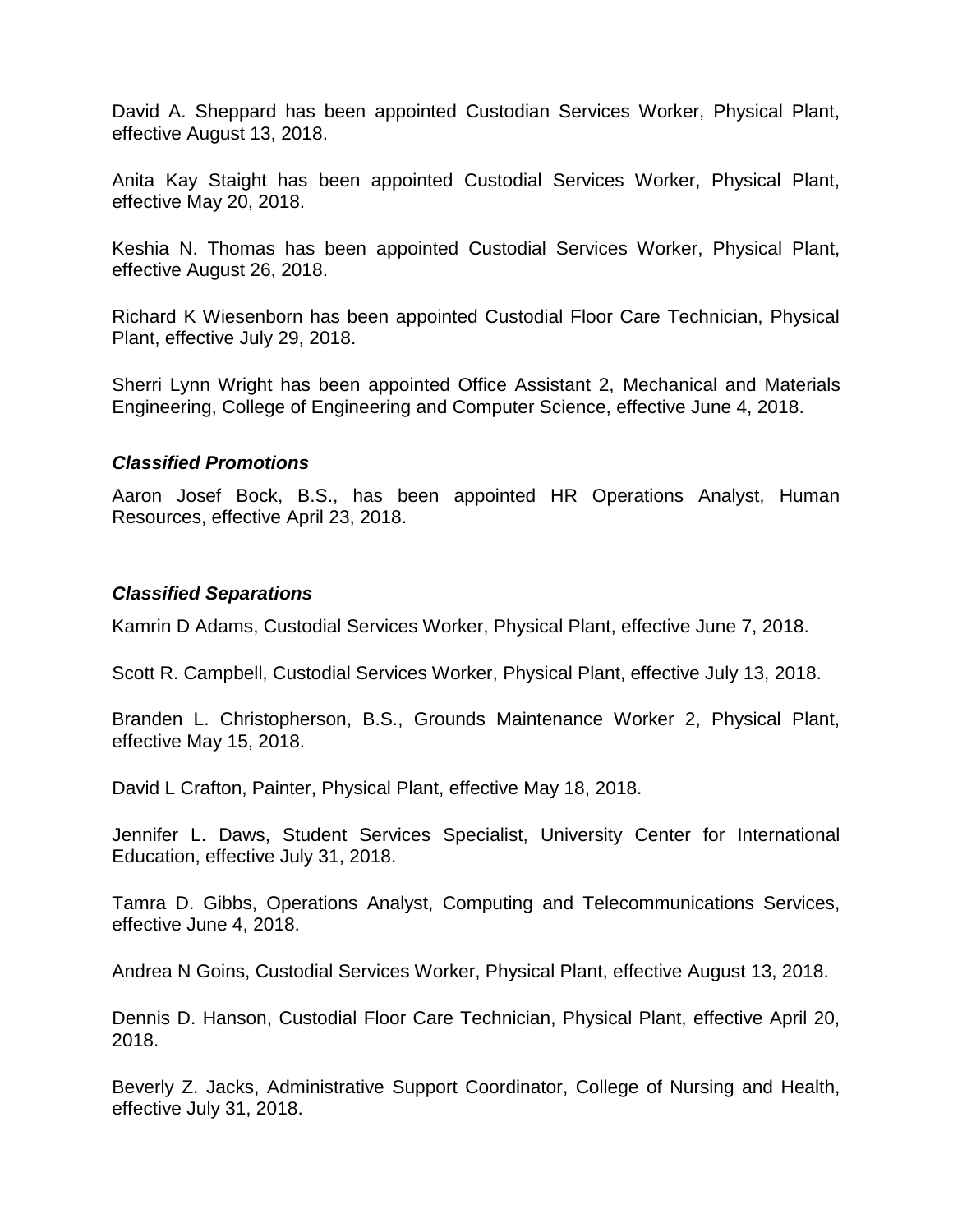Walter C. Landerer, Grounds Maintenance Worker 2, Physical Plant, effective May 14, 2018.

Michael D. Parrish, Custodial Floor Care Technician, Physical Plant, effective July 12, 2018.

Erica R. Pogue, Custodial Services Worker, Physical Plant, effective April 26, 2018.

Joshua G. Rayburn, Police Officer, Police Department, effective May 28, 2018.

Michael Darius Sanders, Custodial Services Worker, Physical Plant, effective July 12, 2018.

Jennifer L. Schmidt, B.S., Administrative Specialist, Mathematics and Statistics, College of Science and Mathematics, effective August 23, 2018.

Cheryl A. Thompson, B.S., Administrative Support Coordinator, College of Nursing and Health Administration, effective August 31, 2018.

Vincent Turner, Custodial Services Worker, Physical Plant, effective June 7, 2018.

Mark Dwayne Violet, Grounds Maintenance Worker 2, Physical Plant, effective May 14, 2018.

Caitlyn I. Zech, B.S., Housing Operations Assistant, Residence Life and Housing, Vice President for Student Affairs, effective July 31, 2018.

## **RESOLUTION 19-**

RESOLVED that the academic and administrative appointments, changes, retirements, departmental reporting, resignations and terminations submitted to this meeting be, and the same hereby are approved.

Mr. Fecher: I offer this Motion. Do I have a Second: Roll Call Vote: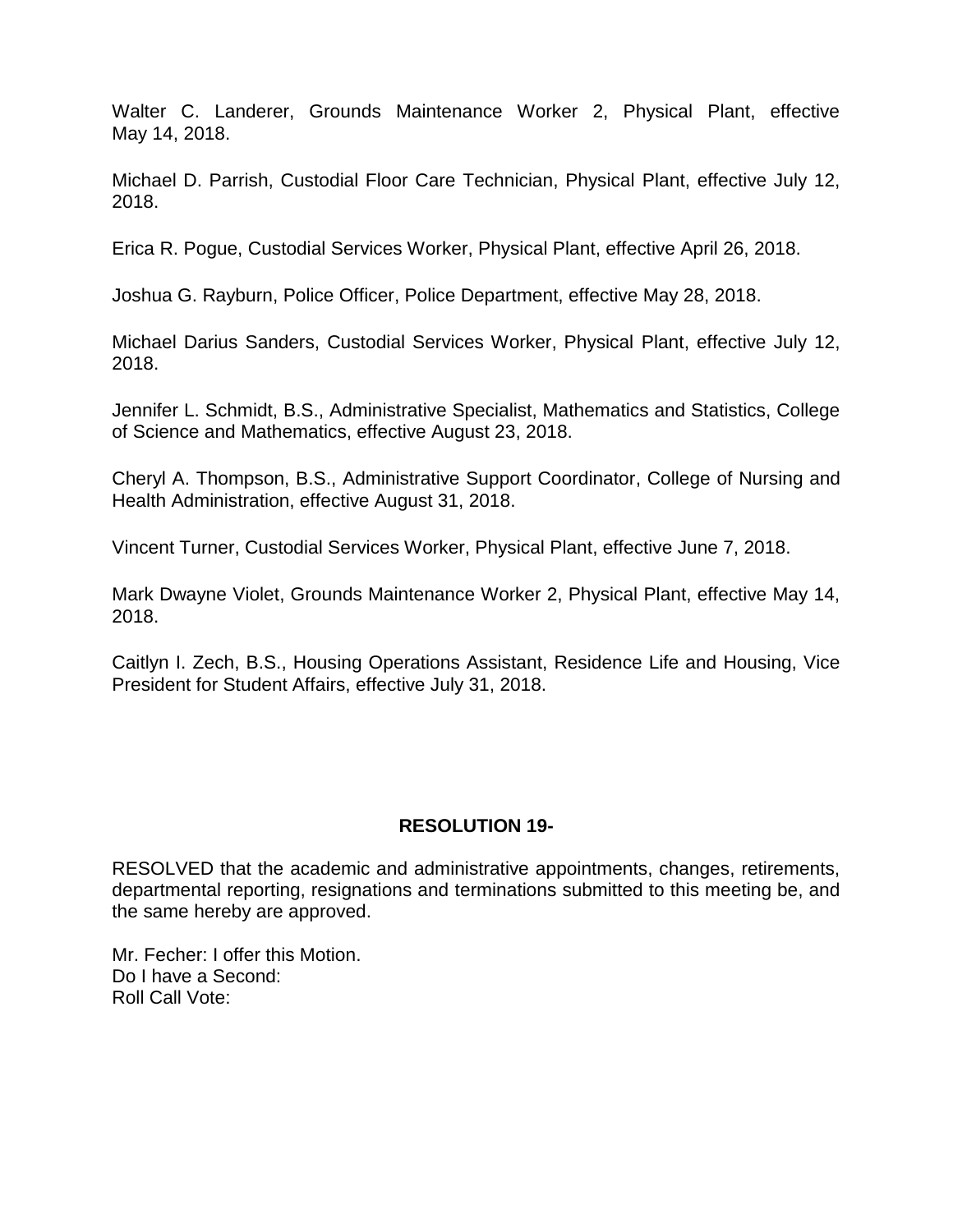## **C. Report of Investments**

Since the last Board meeting, the investments report for August 2018 has been received. These reports have been distributed to the trustees and will be filed with the official Board of Trustees' records.

## **D. Ratification of Contracts and Grants**

Wright State University ended its fiscal year 2018 with a total of \$93,778,464 in external funding representing 402 awards. For the time period July 1 – August 31, 2018 the University recorded 78 awards for a total of \$24,711.240.

Recent funding received by the University includes \$454,967 from the National Institute of Neurological Disorders and Stroke to Dr. Andrew Voss (Biological Sciences. COSM) for his study of Huntington's disease. Additionally, Drs. Jason Deibel and Adrienne Traxler (Physics, COSM) received \$997,589 from the National Science Foundation to provide financially at-risk science and mathematics majors with a team-driven experiential learning and research program.

## **RESOLUTION 19-**

RESOLVED that the contracts and grants submitted to this meeting be, and the same hereby are ratified.

Mr. Fecher: I offer this Motion: Do I have a Second: Roll Call Vote: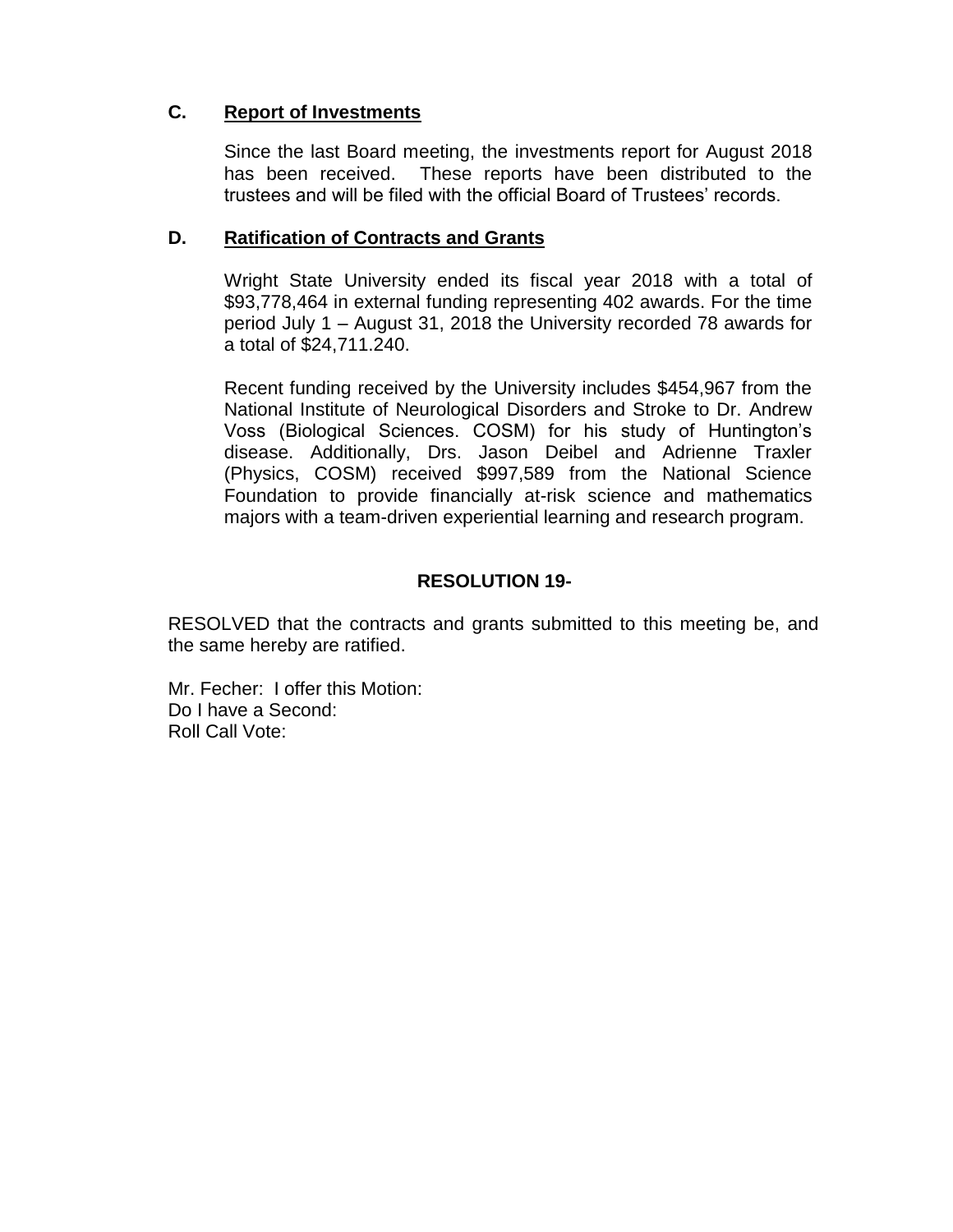# *See the attached contracts and grants information….*

One additional resolution below as part of the President's report.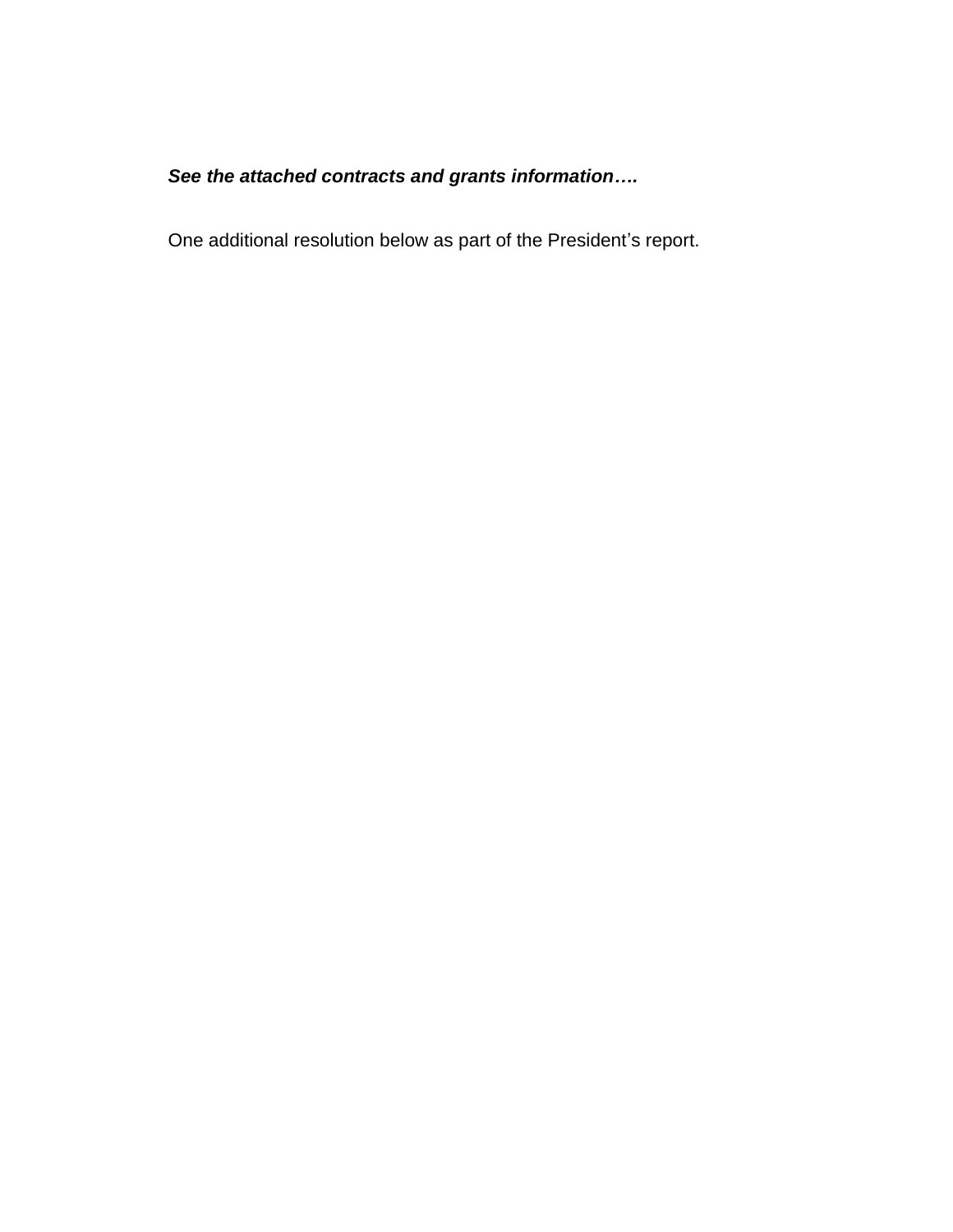## **E. Facility Security Clearance Resolution**

Due to personnel changes, the following resolution to amend Wright State's Facility Security Clearance is before the Board for approval.

## **RESOLUTION 19-**

WHEREAS, Wright State University wishes to maintain its facility security clearance through the Defense Security Service, and

WHEREAS, those persons occupying the following positions among the officers and officials at Wright State University shall be known as Key Management Personnel (KMP) as described in the National Industrial Security Program Operating Manual:

Dr. Cheryl B. Schrader President

Dr. Susan L. Edwards Provost

Ms. Ellen Reinsch Friese Interim Vice President for Research

WHEREAS, the KMP have been processed, or will be processed, to the level of the facility clearance granted to this institution, as provided for in the aforementioned National Industrial Security Program Operating Manual; and

WHEREAS, the said KMP are hereby delegated all of the Board's duties and responsibilities pertaining to the protection of classified information under classified contracts of the Department of Defense or User Agencies of its Industrial Security Program awarded to Wright State University; and

WHEREAS, the following named members of the Board of Trustees shall not require, shall not have, and can be effectively excluded from access to all classified information in the possession of Wright State University, and do not occupy position that would enable them to affect adversely the policies and practices of Wright State University in the performance of classified contracts for the Department of Defense or User Agencies of its Industrial Security Program, awarded to Wright State University, and need not be processed for a personnel clearance:

Douglas A. Fecher Bruce Langos Anuj Goyal C.D. Moore, II

Michael Bridges Stephanie E. Green Sean Fitzpatrick William W. Montgomery Altagracia Ramos